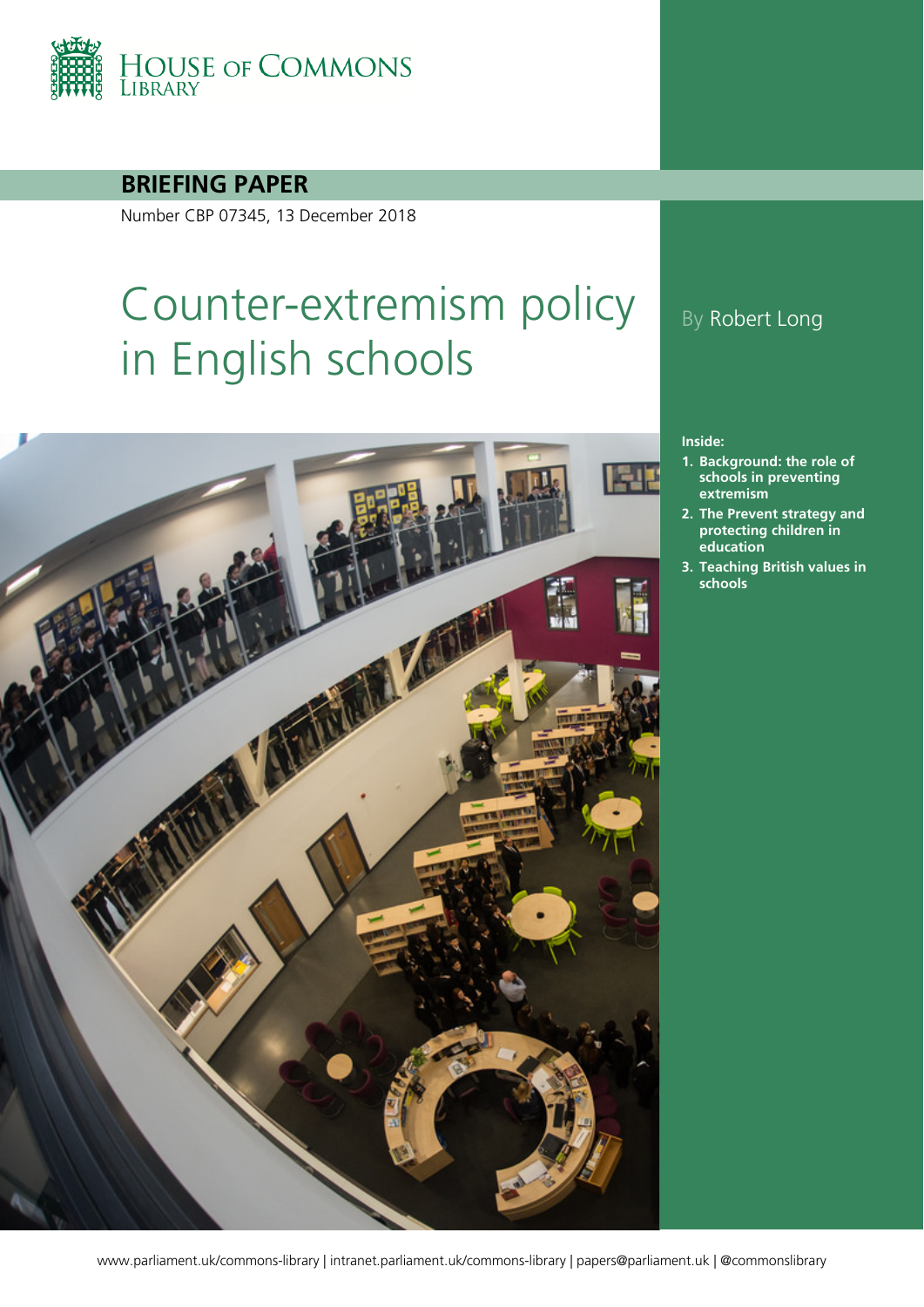# **Contents**

| <b>Summary</b>          |                                                                                                                                                                                                                                                                                                                                                                                                                                                     | 3                                                      |
|-------------------------|-----------------------------------------------------------------------------------------------------------------------------------------------------------------------------------------------------------------------------------------------------------------------------------------------------------------------------------------------------------------------------------------------------------------------------------------------------|--------------------------------------------------------|
| 1.<br>1.1<br>1.2        | Background: the role of schools in preventing extremism<br>Overview<br>How to raise concerns                                                                                                                                                                                                                                                                                                                                                        | 4<br>$\overline{4}$<br>5                               |
| 2.<br>2.1<br>2.2        | The Prevent strategy and protecting children in education<br>The Prevent strategy: overview<br>The Prevent strategy in schools policy<br>The Counter-Terrorism and Security Act 2015<br>Prevent strategy advice for schools<br>Prevent in schools prior to 2015<br>Private Member's Bill: proposed exemptions                                                                                                                                       | 6<br>6<br>$\,$ 6 $\,$<br>6<br>$\overline{7}$<br>8<br>9 |
| 2.3<br>2.4<br>2.5       | Due Diligence and Counter Extremism Division<br>Prime Minister's Task Force on Tackling Radicalisation and Extremism<br>Supplementary schools ('out-of-school settings'): proposals for regulation<br>Proposed new system of intervention<br>Call for evidence and reaction<br>Queen's Speech 2016: Counter-Extremism and Safeguarding Bill<br>Consultation outcome: proposals withdrawn; and next steps<br>Voluntary Code of Practice consultation | $\mathsf 9$<br>9<br>10<br>10<br>11<br>14<br>15<br>15   |
| 2.6                     | Ofsted<br>Absence of pupils from school rolls<br>HMCI letter on unregistered schools                                                                                                                                                                                                                                                                                                                                                                | 15<br>16<br>16                                         |
| 2.7<br>2.8<br>2.9       | Joint Committee on Human Rights report<br>Prevent strategy in schools<br>Out-of-school settings<br>Government response<br>Home-schooled children<br>Educate Against Hate website                                                                                                                                                                                                                                                                    | 17<br>17<br>17<br>18<br>18<br>19                       |
| 3.<br>3.1<br>3.2<br>3.3 | <b>Teaching British values in schools</b><br>Departmental guidance<br>Ofsted: no-notice inspections<br>Concerns raised<br>Ofsted inspections                                                                                                                                                                                                                                                                                                        | 20<br>20<br>21<br>22<br>22                             |

Cover page image copyright: [Official Opening of St Paul's Catholic School in Leicester](https://www.flickr.com/photos/catholicism/16468633404/in/photolist-r6h3Xf-rKGV8L-s39HAw-rKFDJu-r6u43R-rKEfYG-nsTGgs-ad7xgp-9e4gXq-9uEcAJ-qrJGXJ-eepbm-6rcN13-5i9SLE-7Dkdgq-tQX4oR-mr81Y3-4kudXv-9H4VtM-gXHe1d-6Ya6wF-otXYGN-6HPwgi-7oBZwz-8eCKgN-sry38Y-6y4D85-rUtJdM-dZgc3Q-7ZMFCk-9u1Hrn-k7hLbk-87RBa8-dtZLj9-uyCEXn-a2NMC9-5RpyJF-e7gFa-4gEeri-9F5f4s-8RCnVm-pNdKo8-e5xi47-9VpaoU-9UGjcG-5qQmNL-89TAR6-dEuSpJ-quL4iA-fYs8c) by [Catholic Church England.](https://www.flickr.com/photos/catholicism/) Licensed under [CC BY 2.0](https://creativecommons.org/licenses/by-nc-sa/2.0/) / image cropped.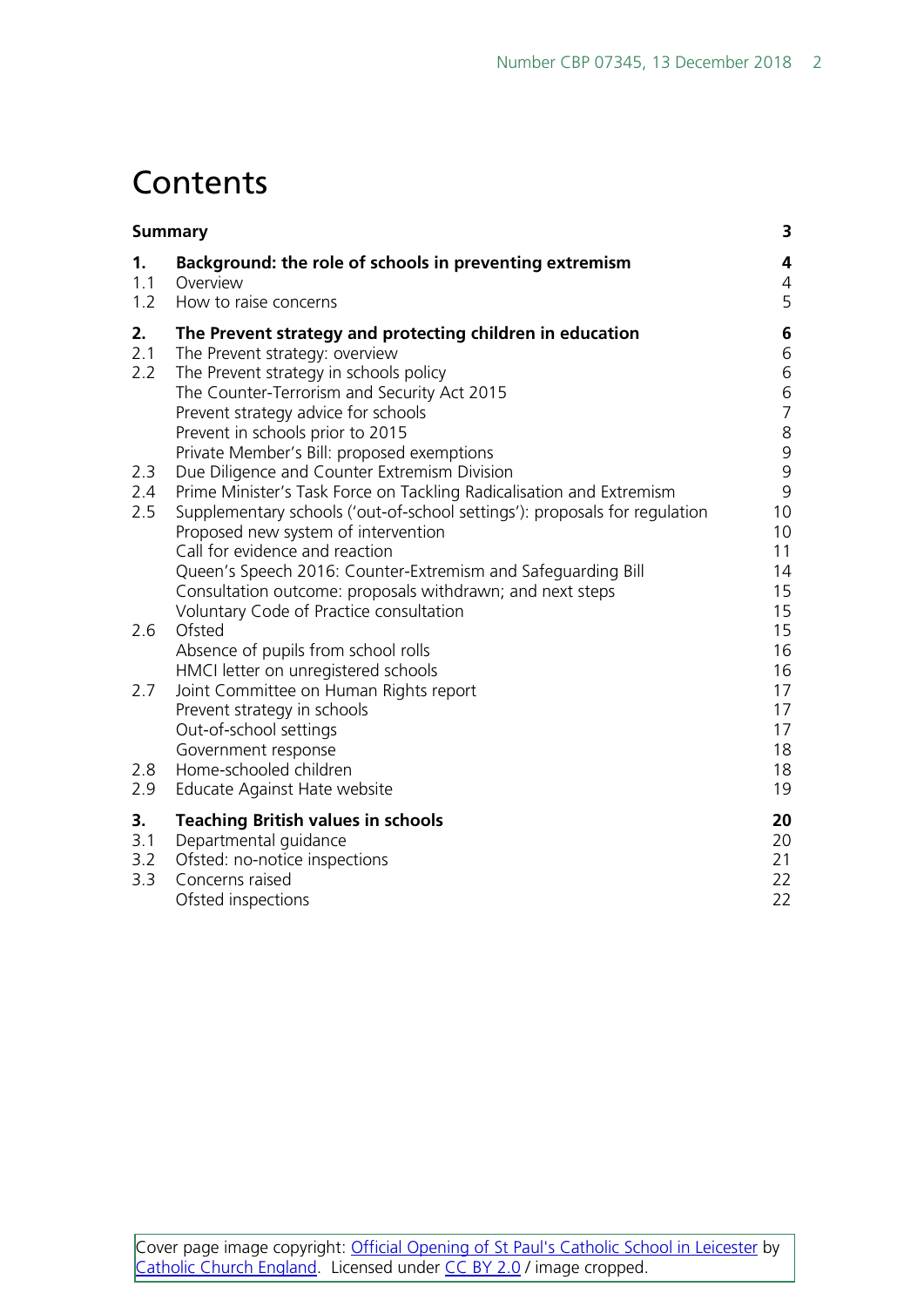# <span id="page-2-0"></span>Summary

Schools, both state-funded and independent, have a range of duties in relation to safeguarding children from extremism. The protection of children from radicalisation and the promotion of British values are part of the inspection regime to which schools are subject.

In recent times the Government has taken further action to strengthen the duties on schools, in particular with the *Counter-Terrorism and Security Act 2015*, which placed the Government's 'Prevent' counter-extremism strategy on a statutory footing, and placed duties on schools to prevent children being radicalised and drawn into terrorism. The Government has also sought to strengthen schools' abilities to address a wide range of potential concerns relating to radicalisation, such as the potential for children to be groomed through social media and encouraged by ISIS to travel to Syria.

In 2014, the 'Trojan Horse' affair in Birmingham schools raised concerns that school leadership could spread extremist ideology through the school system, which prompted a series of inquiries and subsequently action by the then Coalition Government, including the move to promote British values in schools.

This briefing provides an overview of these areas and the requirements on schools in countering extremist ideology and the potential for pupils to be radicalised. As schools policy is a devolved area, this briefing focuses on the position in England and the guidance and advice published by the Department for Education.

Broader information can be found in the Library briefing Counter-extremism policy: an [overview,](http://researchbriefings.parliament.uk/ResearchBriefing/Summary/CBP-7238) CBP 7238.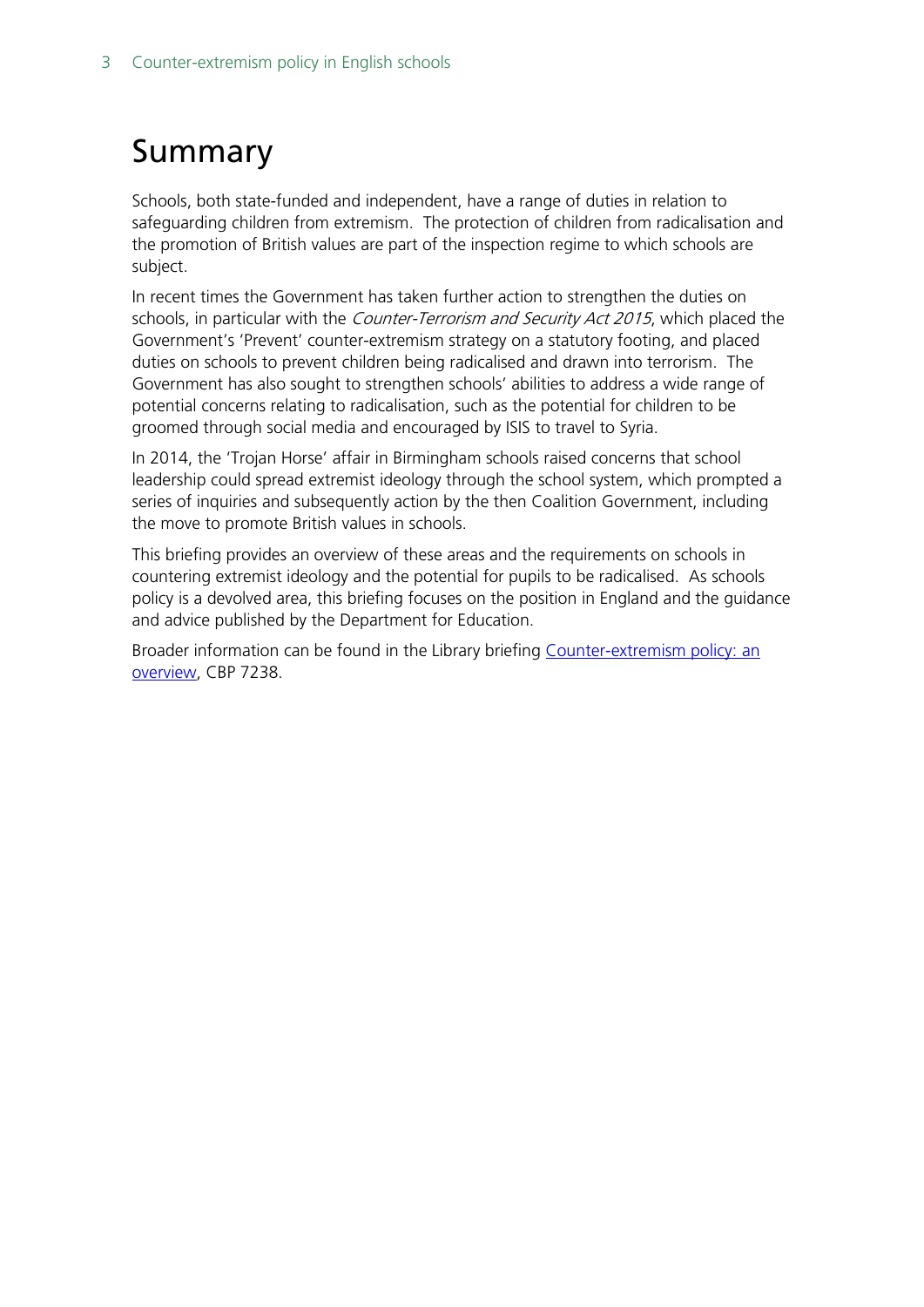# <span id="page-3-0"></span>1. Background: the role of schools in preventing extremism

# <span id="page-3-1"></span>1.1 Overview

The Government's July 2015 [response to the Education Committee](https://www.gov.uk/government/uploads/system/uploads/attachment_data/file/438887/50288_Trojan_Horse_affair_Accessible_v3.pdf) report on the Trojan Horse affair provides a statement of the Government's position on counter-extremism policy in schools, and the relevant measures it is undertaking:

Extremism has no place in our schools. We will investigate quickly any evidence that suggests a school is not keeping children safe from extremist ideas, ideology or radicalisation. All schools are subject to a robust inspection regime, and we will not hesitate to take firm and swift action if pupils are in any way being placed at risk. We are tackling this problem both by taking determined action where we find areas of concern, and building resilience in the system. We have increased the capacity of our Due Diligence and Counter Extremism Group. With the leadership of a Director entirely devoted to this area, we:

a) have strengthened the accountability regime and oversight for all schools – maintained, academies and independent – to strengthen the ability of institutions in the education system to tackle extremism;

b) have worked with Ofsted as it strengthens its inspection frameworks to include Fundamental British Values;

c) are collaborating with the Home Office and Police to develop advice and material to support schools in meeting their new duty to prevent young people from being drawn into terrorism, as part of the Counter-Terrorism and Security Act 2015;

d) are undertaking a review of schools where there is evidence of links with young people who may have travelled to Syria, to learn lessons that will inform future work to support schools with concerns about their role, including their ability to tackle the risks of online grooming, radicalisation and extremist influences;

e) have pursued action in relation to individuals and schools connected with the events in Birmingham to ensure that young people receive the education they deserve;

f) have put in place a dedicated helpline for schools to raise extremism concerns more easily; and

g) have delivered training and awareness raising in extremism to all DfE senior civil servants and set up new information management systems in direct response to the Permanent Secretary's report in January.<sup>[1](#page-3-2)</sup>

The Government also published an overview of the duties on schools in its policy paper Preventing extremism in the education and children's [services sectors](https://www.gov.uk/government/publications/preventing-extremism-in-schools-and-childrens-services/preventing-extremism-in-the-education-and-childrens-services-sectors) on 1 September 2015.

<span id="page-3-2"></span> <sup>1</sup> Department for Education, [Government response to the Education Select](https://www.gov.uk/government/uploads/system/uploads/attachment_data/file/438887/50288_Trojan_Horse_affair_Accessible_v3.pdf)  [Committee report: Extremism in schools: the Trojan Horse affair,](https://www.gov.uk/government/uploads/system/uploads/attachment_data/file/438887/50288_Trojan_Horse_affair_Accessible_v3.pdf) July 2015, Cm 9094, p1-2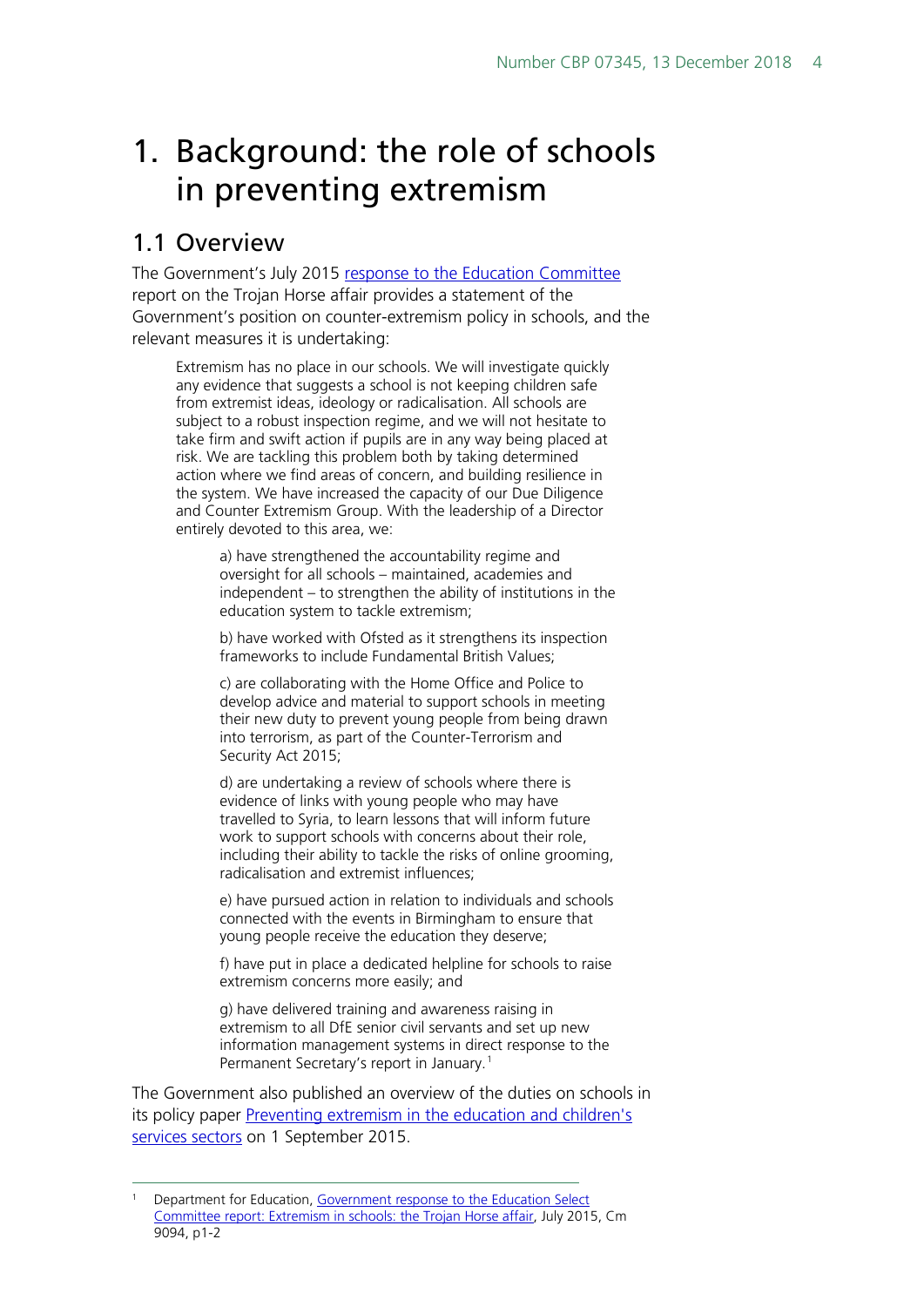The statutory guidance [Keeping Children Safe in Education,](https://www.gov.uk/government/publications/keeping-children-safe-in-education--2) most recently updated in September 2018, is the key document for schools, colleges and their staff as part of the wider safeguarding system for children. It provides an overview of their duties regarding preventing the radicalisation of children.[2](#page-4-1)

Section 6.7.4 of [The Governance Handbook,](https://www.gov.uk/government/publications/governance-handbook) most recently updated by the Department for Education in January 2017, provides a brief overview and reference point for governors and trustees in both maintained schools and academies. [3](#page-4-2)

# <span id="page-4-0"></span>1.2 How to raise concerns

In addition to in-school safeguarding mechanisms, the [policy paper](https://www.gov.uk/government/publications/preventing-extremism-in-schools-and-childrens-services/preventing-extremism-in-the-education-and-childrens-services-sectors) provides contacts at the Department for Education to be used if someone is concerned about extremism in a school or organisation that works with children, or if they think a child might be at risk of extremism:

- Email: [counter.extremism@education.gov.uk](mailto:counter.extremism@education.gov.uk)
- ─ Telephone: 020 7340 7264
- Open Monday to Friday from 9am to 6pm (excluding bank holidays).

<span id="page-4-1"></span><sup>&</sup>lt;sup>2</sup> Department for Education, [Keeping Children Safe in Education,](https://assets.publishing.service.gov.uk/government/uploads/system/uploads/attachment_data/file/741314/Keeping_Children_Safe_in_Education__3_September_2018_14.09.18.pdf) September 2018, p82-84

<span id="page-4-2"></span><sup>&</sup>lt;sup>3</sup> Department for Education, [The Governance Handbook,](https://www.gov.uk/government/publications/governance-handbook) January 2017, p90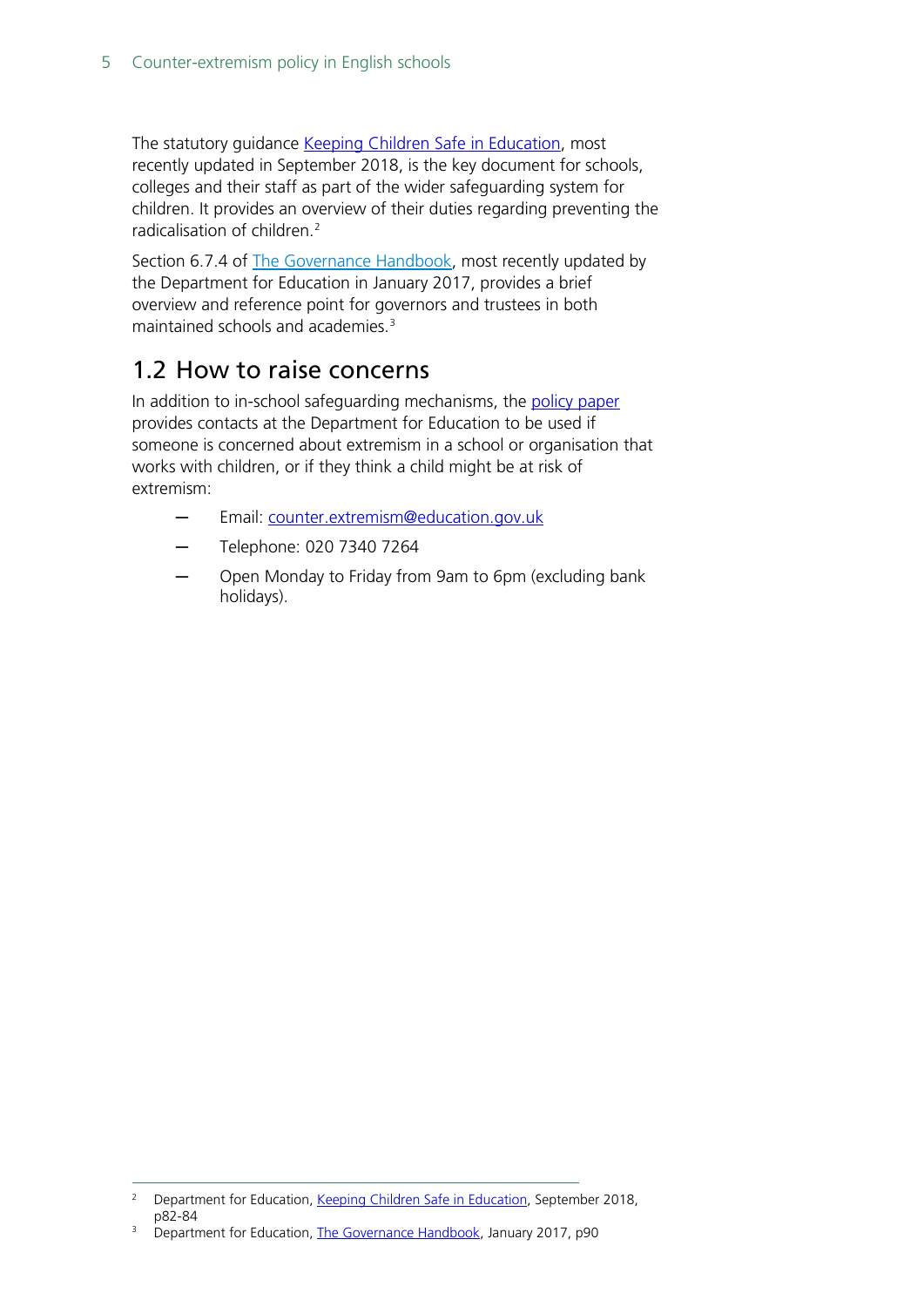# <span id="page-5-0"></span>2. The Prevent strategy and protecting children in education

# <span id="page-5-1"></span>2.1 The Prevent strategy: overview

The Prevent strategy is part of ['CONTEST',](https://www.gov.uk/government/uploads/system/uploads/attachment_data/file/97994/contest-summary.pdf) the strategy for countering terrorism that was published by the Government in July 2011. The 'Prevent' strand aims to stop people becoming terrorists or supporting terrorism.

The development of the Prevent strategy under the Labour and Coalition Governments, including broader work on integration, is discussed at more length in the Library briefing [Preventing violent](http://www.parliament.uk/business/publications/research/briefing-papers/SN05993/preventing-violent-extremism)  [extremism,](http://www.parliament.uk/business/publications/research/briefing-papers/SN05993/preventing-violent-extremism) SN/PC/05993.

The gov.uk website, in an [annexe](https://www.gov.uk/government/publications/2010-to-2015-government-policy-counter-terrorism/2010-to-2015-government-policy-counter-terrorism#appendix-2-prevent) to its information on [counter](https://www.gov.uk/government/publications/2010-to-2015-government-policy-counter-terrorism/2010-to-2015-government-policy-counter-terrorism)[extremism policy](https://www.gov.uk/government/publications/2010-to-2015-government-policy-counter-terrorism/2010-to-2015-government-policy-counter-terrorism) as pursued under the Coalition Government, states that the Prevent strategy:

- responds to the ideological challenge we face from terrorism and aspects of extremism, and the threat we face from those who promote these views
- provides practical help to prevent people from being drawn into terrorism and ensure they are given appropriate advice and support
- works with a wide range of sectors (including education, criminal justice, faith, charities, online and health) where there are risks of radicalisation that we need to deal with<sup>[4](#page-5-4)</sup>

# <span id="page-5-2"></span>2.2 The Prevent strategy in schools policy

## <span id="page-5-3"></span>The Counter-Terrorism and Security Act 2015

Part 5 of the *Counter-Terrorism and Security Act 2015* (the CTSA 2015). which received Royal Assent on 12 February 2015, contains provisions to prevent people being drawn into terrorism and effectively puts the Prevent strategy on a statutory footing. [5](#page-5-5) CTSA 2015 provides that the Secretary of State may publish guidance on how specified authorities should fulfil this duty. [6](#page-5-6)

The Government has produced guidance (issued under section 29 of the CTSA 2015) for specified authorities, which they must have regard to when complying with the duty. There are two versions of the guidance: one for authorities in England and Wales, and one for authorities in

<span id="page-5-4"></span>Gov.uk, [2010 to 2015 government policy: counter-terrorism:](https://www.gov.uk/government/publications/2010-to-2015-government-policy-counter-terrorism/2010-to-2015-government-policy-counter-terrorism) Annex 2: Prevent

<sup>&</sup>lt;u>[strategy](https://www.gov.uk/government/publications/2010-to-2015-government-policy-counter-terrorism/2010-to-2015-government-policy-counter-terrorism#appendix-2-prevent)</u><br>Part 5 CTSA 2015

<span id="page-5-6"></span><span id="page-5-5"></span> $5$  Part 5 CTSA 2015<br> $6$  Section 29 CTSA 2015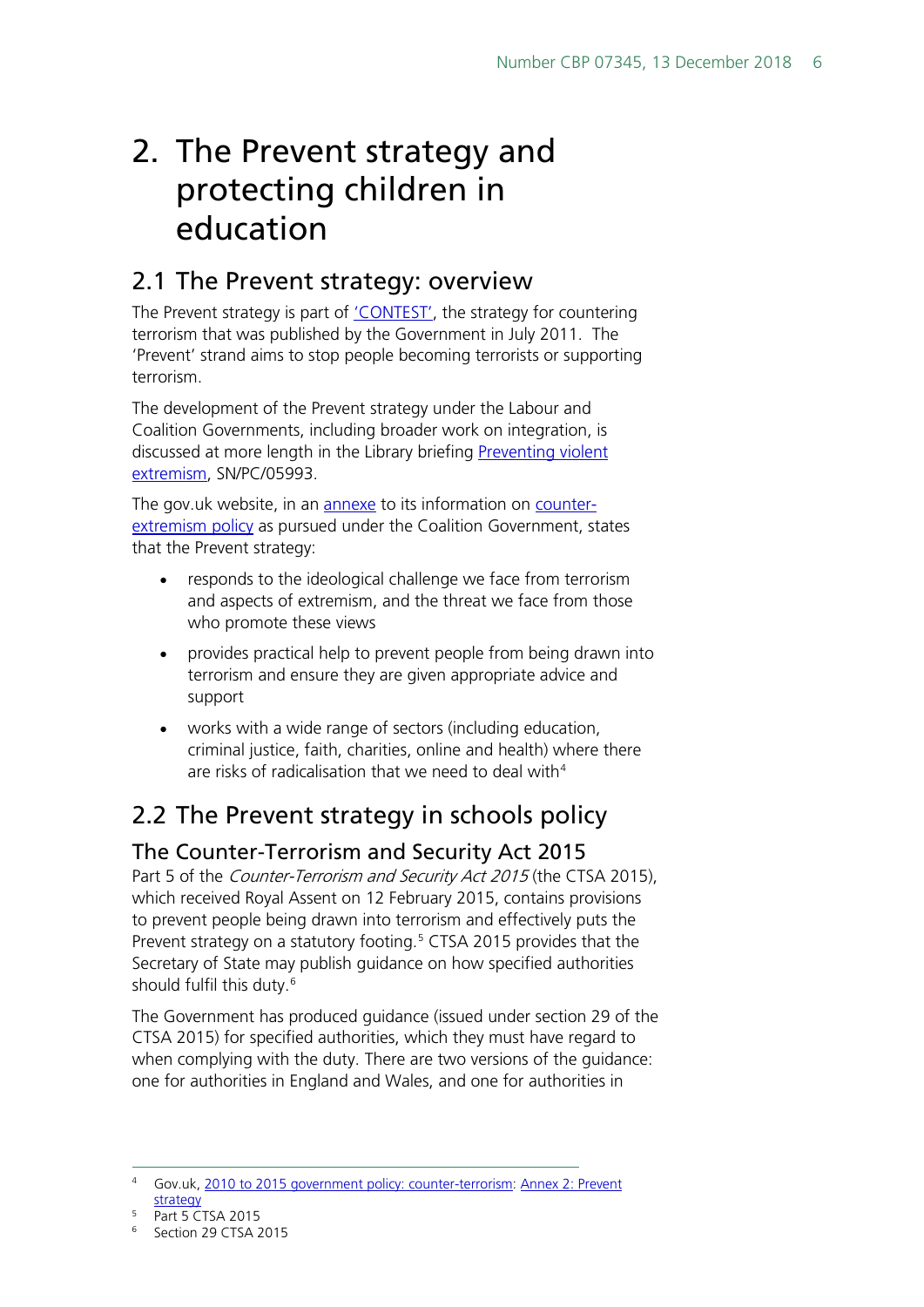Scotland.<sup>[7](#page-6-1)</sup> Speaking on a motion to approve the Regulations (which was agreed) Home Office Minister Lord Bates said:

Following discussions with the Scottish Government, the Government decided that separate guidance, which specifically addresses the particular circumstances of Scotland, would be more helpful than trying to address those circumstances through one set of guidance.<sup>[8](#page-6-2)</sup>

Statutory guidance on the Prevent duties in the Act, across all policy areas, has been published for [England and Wales,](https://www.gov.uk/government/uploads/system/uploads/attachment_data/file/445977/3799_Revised_Prevent_Duty_Guidance__England_Wales_V2-Interactive.pdf) and [Scotland.](https://www.gov.uk/government/uploads/system/uploads/attachment_data/file/445978/3799_Revised_Prevent_Duty_Guidance__Scotland_V2.pdf)

The relevant provisions came into force in Scotland on 25 March 2015.

In England and Wales, the provisions relevant to schools came into force on 1 July 2015.

### <span id="page-6-0"></span>Prevent strategy advice for schools

On 1 July 2015 the Department for Education published [advice](https://www.gov.uk/government/news/new-safeguarding-advice-for-schools-and-childcare-providers) specifically directed at schools in England, aimed at:

- clarifying what the Prevent duty means for schools and childcare providers
- outlining what they can do to help protect children from the risk of radicalisation
- making clear what schools and childcare providers should do to demonstrate compliance with the duty
- informing them about other sources of information, advice and support<sup>[9](#page-6-3)</sup>

The advice provides the following overview of the requirements on schools:

[...] it is essential that staff are able to identify children who may be vulnerable to radicalisation, and know what to do when they are identified. Protecting children from the risk of radicalisation should be seen as part of schools' and childcare providers' wider safeguarding duties, and is similar in nature to protecting children from other harms (e.g. drugs, gangs, neglect, sexual exploitation), whether these come from within their family or are the product of outside influences.

Schools and childcare providers can also build pupils' resilience to radicalisation by promoting fundamental British values and enabling them to challenge extremist views. It is important to emphasise that the Prevent duty is not intended to stop pupils debating controversial issues. On the contrary, schools should provide a safe space in which children, young people and staff can understand the risks associated with terrorism and develop the knowledge and skills to be able to challenge extremist arguments. […]

The Prevent duty is entirely consistent with schools' and childcare providers' existing responsibilities and should not be burdensome. [10](#page-6-4)

<span id="page-6-2"></span><span id="page-6-1"></span>8 HL Deb 23 March 2015 cc 1233-1234

GOV.UK, Home Office, [Prevent duty guidance,](https://www.gov.uk/government/publications/prevent-duty-guidance) published 12 March 2015

<span id="page-6-3"></span><sup>9</sup> Department for Education, New safeguarding advice for schools and childcare [providers,](https://www.gov.uk/government/news/new-safeguarding-advice-for-schools-and-childcare-providers) 1 July 2015

<span id="page-6-4"></span><sup>&</sup>lt;sup>10</sup> Department for Education, The Prevent duty: Departmental advice for schools and [childcare providers,](https://www.gov.uk/government/uploads/system/uploads/attachment_data/file/439598/prevent-duty-departmental-advice-v6.pdf) June 2015, p5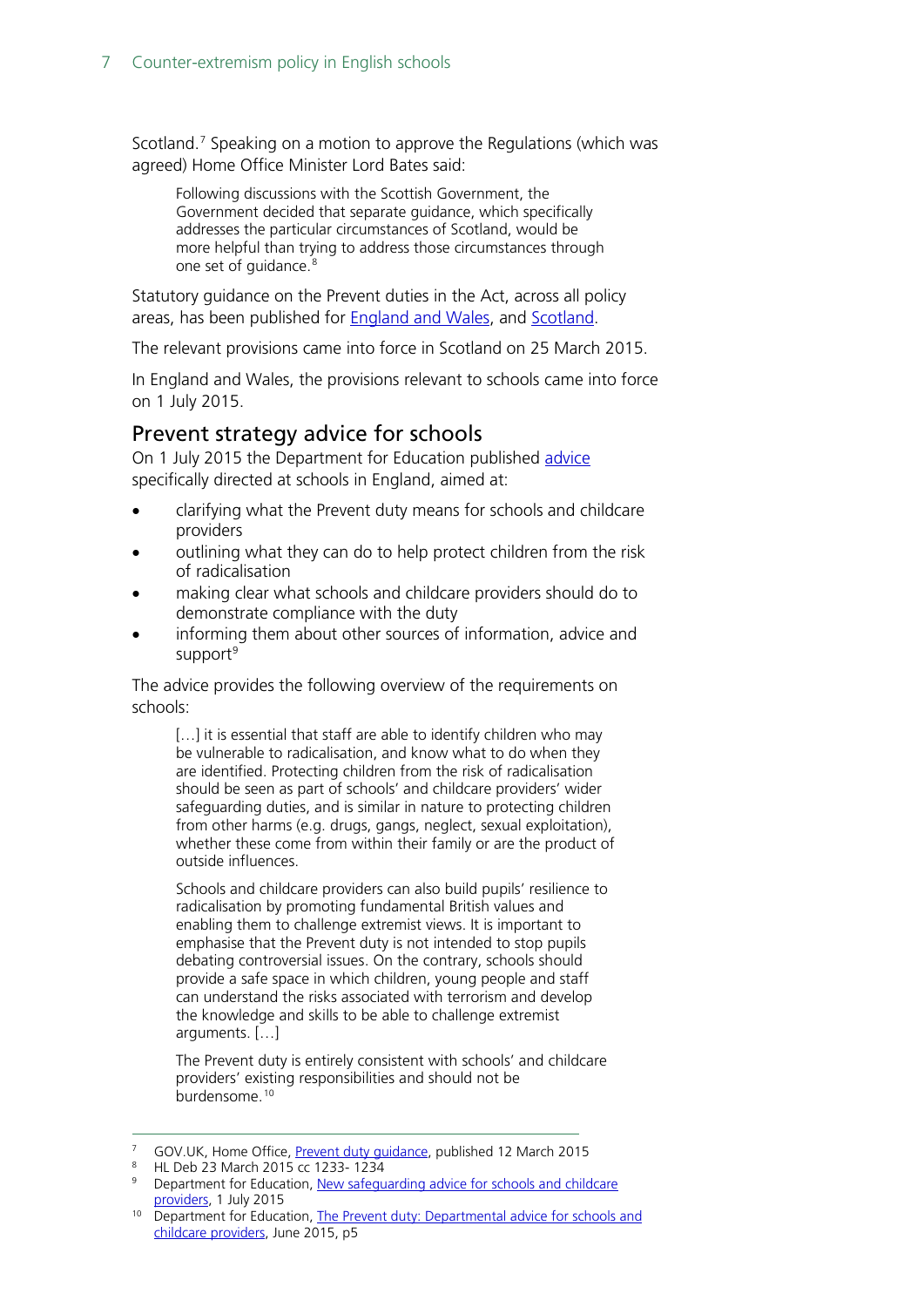The advice also provides guidance on areas such as staff training, IT policies, and what teachers should do if they have concerns about a particular pupil.

On 1 July 2015 the Department for Education also published [guidance,](https://www.gov.uk/government/publications/the-use-of-social-media-for-online-radicalisation) aimed at teachers, head teachers, and safeguarding leads, on how terrorist groups such as ISIS use social media to encourage travel to Syria and Irag,<sup>[11](#page-7-1)</sup> The TES website also provides teaching resources from the DfE on <u>tackling extremism in schools</u>. <sup>[12](#page-7-2)</sup>

### <span id="page-7-0"></span>Prevent in schools prior to 2015

A Parliamentary Question in March 2015 asked the Education Secretary "what work her Department undertook between 2011 and 2014 to implement the review of the Prevent Strategy in 2011, and what evaluation was undertaken of that work." The Education Minister Edward Timpson responded:

The Department for Education set up a dedicated unit, the Due Diligence and Counter Extremism Group, now a director-led group, to lead its contribution to the Prevent strategy, in particular by working to reduce the risk of unsuitable individuals and organisations from gaining influence over schools and strengthening regulatory frameworks.

The Department has carried out due diligence checks to establish the suitability of individuals and organisations seeking to become involved in schools and in other activity involving children and young people. Work on strengthening regulatory frameworks includes, but is not limited to, amending the standards applying to institutions, teachers and governors to require them to conduct themselves in a way which is compatible with fundamental British values and enabling the Secretary of State and others to take action where they fail to do so. Ofsted has strengthened the school inspections handbook so that inspectors take account of how well schools promote fundamental British values, and protect pupils from the risks of extremism and radicalisation, when judging their effectiveness.

A number of local Prevent projects, funded by the Home Office, engage schools and supplementary schools and train teachers in priority areas. The Home Office has established a monitoring framework to evaluate the local delivery of Prevent project funding to local authorities. The process for allocating funds requires projects to be evidence-based with clear steps to evaluate activity. The Office for Security and Counter-Terrorism (OSCT) collates the evidence from projects it funds in order to evaluate consistently across similar projects.[13](#page-7-3)

The following PQ response from October 2014 provides further information on the implementation of the Prevent strategy in schools:

**Andrew Rosindell**: To ask the Secretary of State for the Home Department, what steps her Department is taking to prevent children from being radicalised.

**James Brokenshire**: Since June 2011, Prevent has funded over 180 projects in priority and supported areas. Around a third of

<span id="page-7-1"></span><sup>&</sup>lt;sup>11</sup> Department for Education, [The use of social media for online radicalisation,](https://www.gov.uk/government/publications/the-use-of-social-media-for-online-radicalisation) 1 July 2015

<span id="page-7-2"></span><sup>12</sup> TES, [Tacking Extremism in Schools,](https://www.tes.com/teaching-resource/tackling-extremism-in-schools-11105440) 4 September 2015

<span id="page-7-3"></span><sup>13</sup> [PQ 226501](http://www.parliament.uk/written-questions-answers-statements/written-question/commons/2015-03-05/226501) [radicalism], 5 March 2015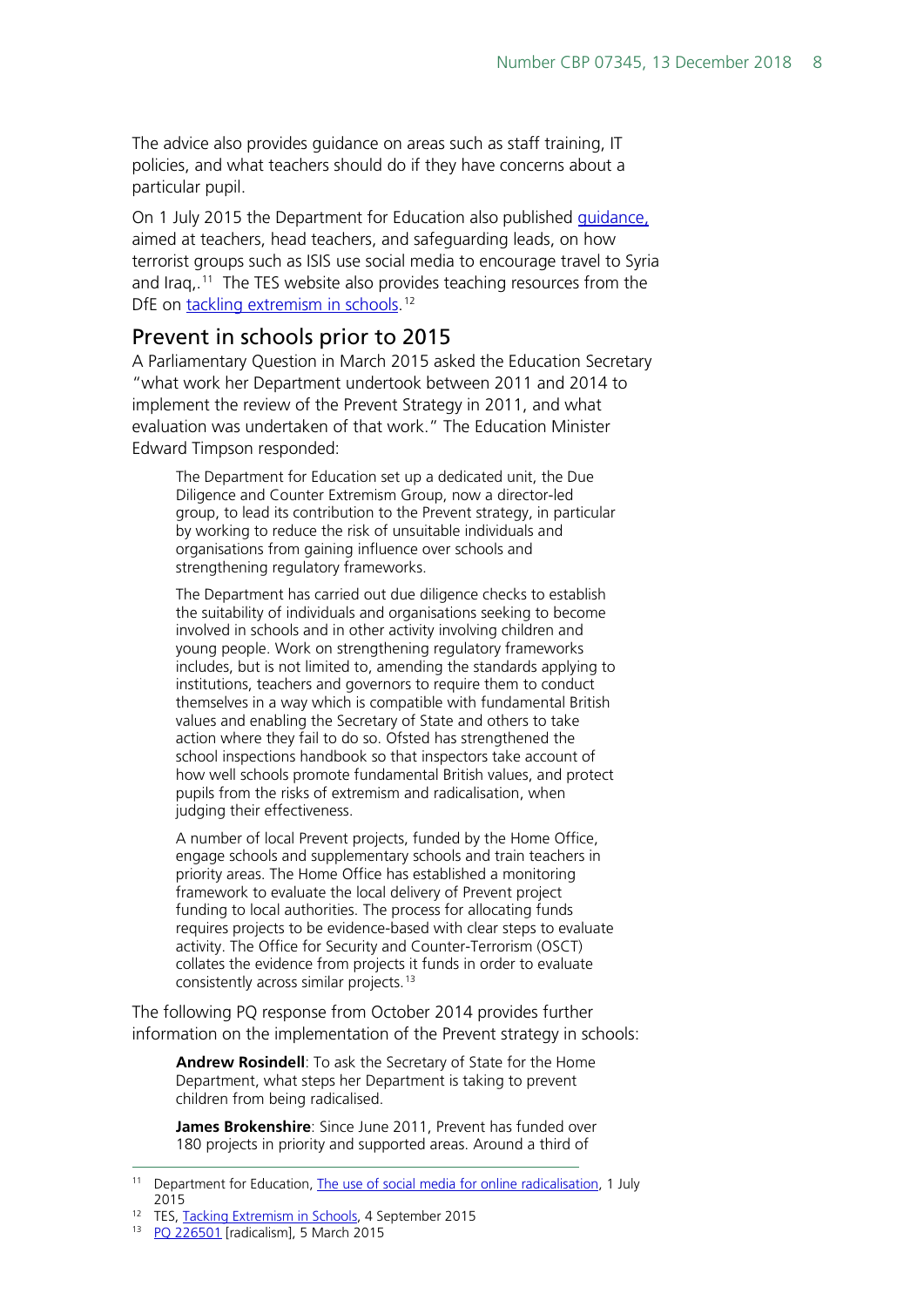these have focused on schools and supplementary schools – protecting children from extremism and radicalisation. Local Authority Prevent Co-ordinators brief head teachers, teachers and safeguarding leads in schools and regularly provide training to frontline staff.

There are currently seven local authorities who have created specific posts dedicated to working with schools funded by the Home Office. Where these projects have been delivered, areas have reported an increase in teachers' confidence in identifying and dealing with extremism. The Home Office is working closely with the Department for Education to keep our approach under review and ensure that we are doing all we can to safeguard children and young people.

[\[PQ 210466 \[on Radicalism: Children\], 24 October 2014\]](http://www.parliament.uk/written-questions-answers-statements/written-question/commons/2014-10-14/210466)

#### <span id="page-8-0"></span>Private Member's Bill: proposed exemptions

The [Counter-Terrorism and Security Act 2015 \(Amendment\) Bill 2016-](http://services.parliament.uk/bills/2016-17/counterterrorismandsecurityact2015amendment.html) [17](http://services.parliament.uk/bills/2016-17/counterterrorismandsecurityact2015amendment.html), a Private Member's Bill, was presented to Parliament by Lucy Allan on Wednesday 29 June 2016.

The Bill would repeal provisions in the *Counter-Terrorism and Security* [Act 2015](http://www.legislation.gov.uk/ukpga/2015/6/contents/enacted) requiring teachers, carers and responsible adults to report signs of extremism or radicalisation amongst children in primary school, nursery school or other pre-school educational settings.

The [announcement of the Bill](https://www.lucyallan.com/news/lucy-presents-private-member%E2%80%99s-bill-parliament) on Lucy Allan's website stated that the existing provision "places an unnecessary burden on educational, caring and other responsible persons in carrying out their respective roles."<sup>14</sup>

The Bill fell with the dissolution of Parliament for the 2017 General Election.

## <span id="page-8-1"></span>2.3 Due Diligence and Counter Extremism Division

An Education Committee [report](http://www.publications.parliament.uk/pa/cm201415/cmselect/cmeduc/473/473.pdf) on extremism in schools noted that the DfE was the first department to establish its own counter-extremism division when it established the Due Diligence and Counter Extremism Division in late 2010. It stated that the Division's role was to deliver the DfE's commitments in the Government's Prevent strategy, and to carry out financial and non-financial due diligence on those applying to set up free schools. The unit works to ensure that children and young people are safeguarded from extremists and extremist views in schools or in out-of-school-hours learning, and stop young people from becoming radicalised or acting on extreme views.[15](#page-8-4)

# <span id="page-8-2"></span>2.4 Prime Minister's Task Force on Tackling Radicalisation and Extremism

Following the murder of Lee Rigby in May 2013, the then Prime Minister, David Cameron, established a task force on radicalisation and

<sup>&</sup>lt;sup>14</sup> Lucy Allan MP, [Lucy presents Private Member's Bill to Parliament,](https://www.lucyallan.com/news/lucy-presents-private-member%E2%80%99s-bill-parliament) 29 June 2016

<span id="page-8-4"></span><span id="page-8-3"></span><sup>&</sup>lt;sup>15</sup> Education Committee, [Extremism in schools: the Trojan Horse affair,](http://www.publications.parliament.uk/pa/cm201415/cmselect/cmeduc/473/473.pdf) HC 473, March 2015 para 55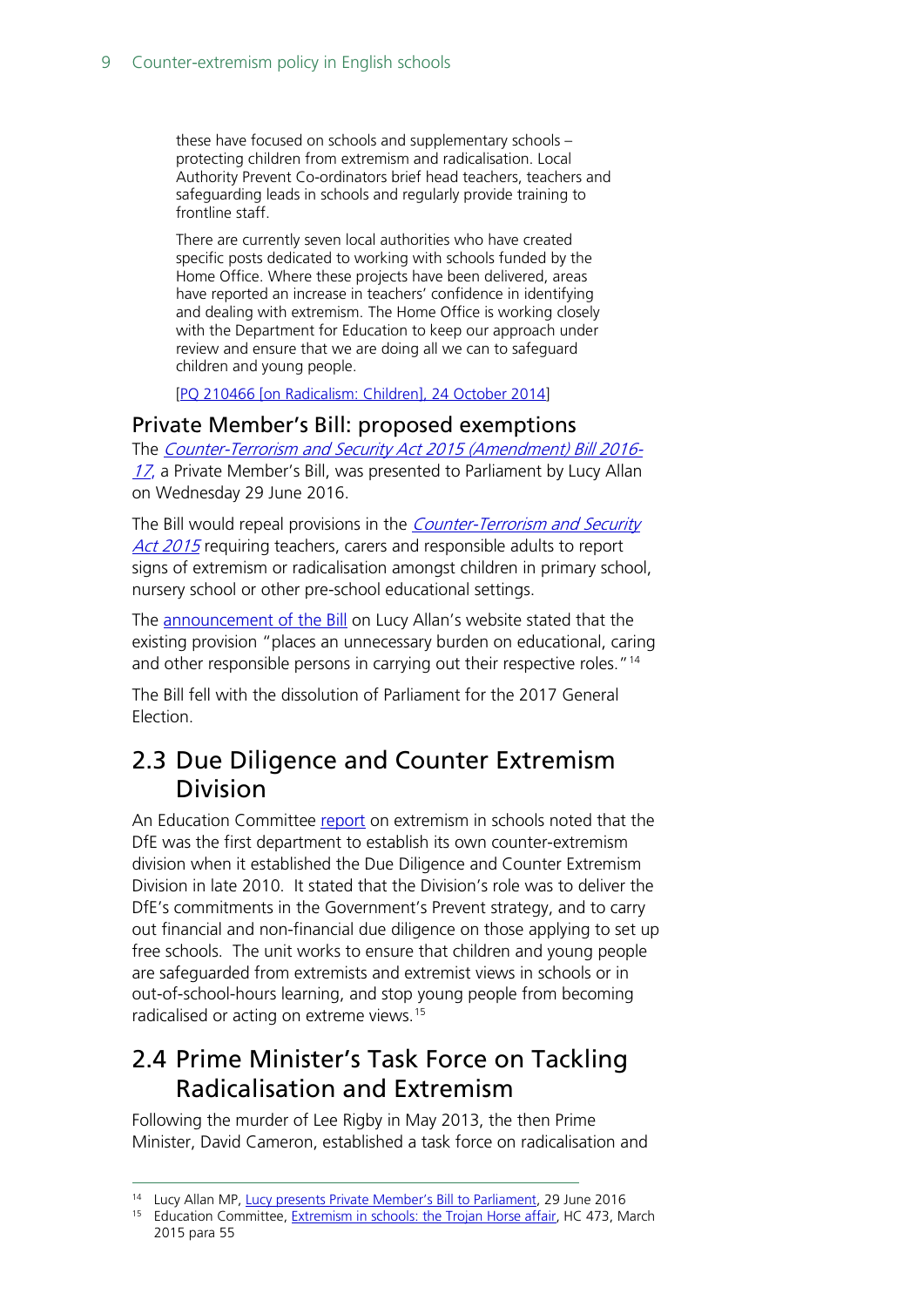extremism to assess whether the UK was doing everything within its power to counter these threats. The Task Force [reported](https://www.gov.uk/government/uploads/system/uploads/attachment_data/file/263181/ETF_FINAL.pdf) in December 2013. It made recommendations for actions across a range of policy areas, including the following for schools:

5.1.1 We have a responsibility to protect children from extremist views in schools. All schools in England, whether in the state or independent sectors, including those with a faith ethos, must expect that they will be inspected and assessed on their measures to protect their pupils from extremist material.

5.1.2 Ofsted already conducts unannounced inspections of independent schools – these will continue. We are working to introduce even tougher standards from September 2014 to ensure that schools support fundamental British values. Regulations to bar individuals involved or linked with extremism from managing or teaching at independent schools will be in place by April 2014.

5.1.3 To widen the protection of school children further, the Task Force has agreed to improve oversight of religious supplementary schools. We will introduce a voluntary code of practice which will depend on schools implementing robust policies to protect children and young people from harm, including exposure to intolerant or extremist views. This will help parents make informed decisions about the right choice. [16](#page-9-2)

The measures relating to extremist views and Ofsted are discussed in section 2.6.

## <span id="page-9-0"></span>2.5 Supplementary schools ('out-of-school settings'): proposals for regulation

As noted in section 2.4, the Prime Minister's Task Force established by David Cameron recommended a voluntary code of practice be put in place for religious supplementary schools. Supplementary schools offer out-of-school-hours education and are usually set up by community groups and voluntary organisations. The National Resource Centre for [Supplementary Education](http://www.supplementaryeducation.org.uk/) (NRCSE) sets out the following [information:](http://www.supplementaryeducation.org.uk/supplementary-education-the-nrc/)

Supplementary schools offer educational support (language, core curriculum, faith and culture) and other out-of-school activities to children attending mainstream schools. They are established and managed by community members, generally on a voluntary basis. There are 3,000-5,000 such schools in England.

It was reported in October 2014 that the Department for Education would not be implementing the Task Force's proposal for a voluntary code of practice. See BBC News, [Code of practice for religious schools](http://www.bbc.co.uk/news/uk-29729669)  [shelved,](http://www.bbc.co.uk/news/uk-29729669) 23 October 2014.

### <span id="page-9-1"></span>Proposed new system of intervention

In October 2015, the Government's new [Counter-Extremism Strategy](https://www.gov.uk/government/publications/counter-extremism-strategy) was published. Following on from an [announcement](http://www.bbc.co.uk/news/education-34464137) made by the then

<span id="page-9-2"></span><sup>&</sup>lt;sup>16</sup> HM Government, Tackling extremism in the UK, Report from the Prime Minister's [Task Force on Tackling Radicalisation and Extremism,](https://www.gov.uk/government/uploads/system/uploads/attachment_data/file/263181/ETF_FINAL.pdf) December 2013, p5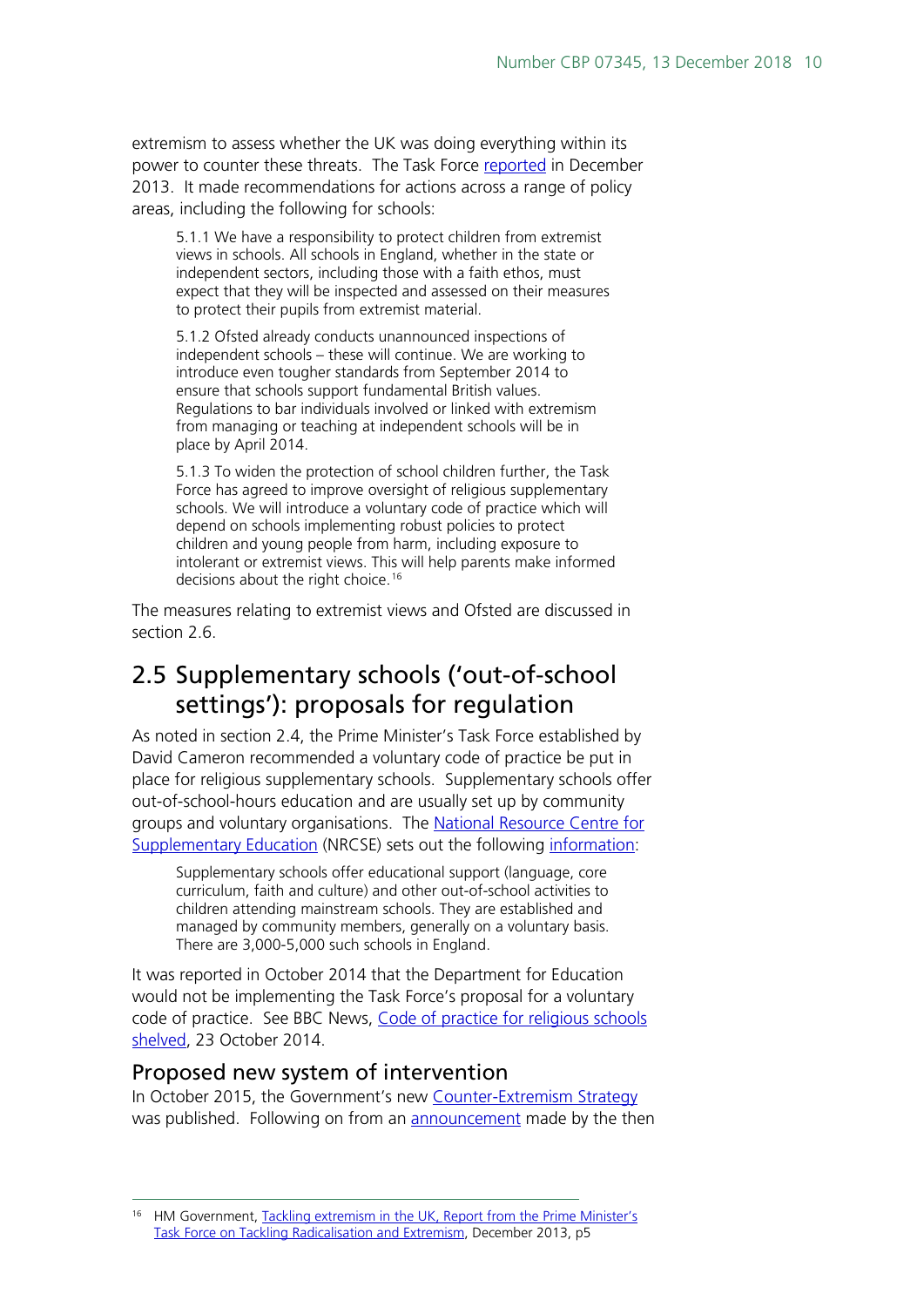Prime Minister, David Cameron, in his speech to the Conservative Party Conference,<sup>[17](#page-10-1)</sup> it stated that (emphasis in original):

…to address concerns about supplementary schools, **the Department for Education will introduce a new system to enable intervention in unregulated education settings** which teach children intensively. This intervention will apply if there are concerns about the safety or welfare of the children attending them, including from extremism. This will provide for the registration of settings so that they can be inspected and will introduce appropriate sanctions to protect children.<sup>[18](#page-10-2)</sup>

### <span id="page-10-0"></span>Call for evidence and reaction

On 26 November 2015, the Department for Education published a call [for evidence](https://www.gov.uk/government/uploads/system/uploads/attachment_data/file/480133/out_of_school_education_settings_call_for_evidence.pdf) on out-of-school education settings, which set out the following proposed system, to enable action to be taken where settings are failing to safeguard and promote the welfare of children, including failing to protect them from extremism:

- A requirement on settings providing intensive education to register, so that there is transparency about where settings are operating;
- A power for a body to inspect settings to ensure that children are being properly safeguarded; and
- A power to impose sanctions where settings are failing to safeguard and promote the welfare of children, which could include barring individuals from working with children and the closure of premises.<sup>[19](#page-10-3)</sup>

The call for evidence closed on 11 January 2016.

#### **Reaction**

There were concerns about the perceived implications of the proposals. Four Conservative MPs [wrote](http://www.telegraph.co.uk/comment/letters/12093077/Letters-The-BMA-has-become-a-politicised-trade-union-that-puts-patient-care-last.html) to the Telegraph on 12 January 2016 to raise concerns about religious freedom:

If implemented, these regulations could have a seriously detrimental effect on the freedom of religious organisations. These groups fear the prospect of an Ofsted inspector observing meetings and then imposing sanctions for the expression of traditional views on matters such as marriage – views which, until very recently, were considered mainstream in Britain.

This would be an intolerable but very real possibility given the clear desire of the Department for Education to investigate what it calls "prohibitive activities", such as "undesirable teaching… which undermines or is incompatible with fundamental British values". This could challenge established Christian teaching.

Threats to British values originate overwhelmingly from certain strains of Islam. It is at least disproportionate, if not absurd, to impose intrusive burdens on all other religious groups under the

<span id="page-10-1"></span><sup>&</sup>lt;sup>17</sup> BBC News, [David Cameron: Prime Minister warns over extremist teaching,](http://www.bbc.co.uk/news/education-34464137) 7 October 2015

<span id="page-10-2"></span><sup>&</sup>lt;sup>18</sup> HM Government, [Counter-extremism strategy,](https://www.gov.uk/government/uploads/system/uploads/attachment_data/file/469171/51774_Cm9145_Final.pdf) October 2015, p26-27

<span id="page-10-3"></span><sup>&</sup>lt;sup>19</sup> Department for Education, [Out-of-school education settings: call for evidence,](https://www.gov.uk/government/uploads/system/uploads/attachment_data/file/480133/out_of_school_education_settings_call_for_evidence.pdf) November 2015, p7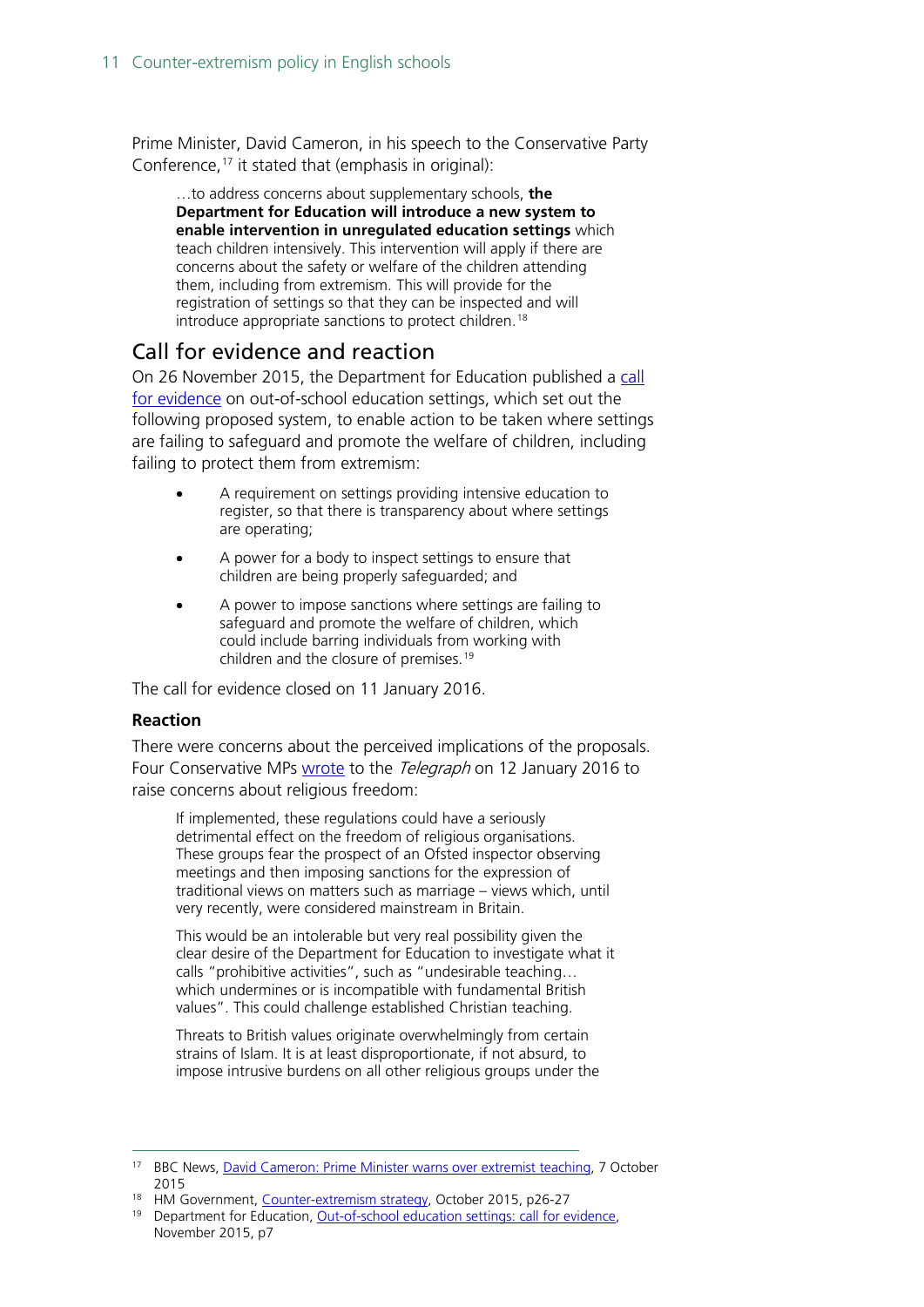pretence that attempts at radicalisation could be discovered in any organisation.<sup>[20](#page-11-0)</sup>

In an accompanying Telegraph [article,](http://www.telegraph.co.uk/news/politics/conservative/12093949/Tory-MPs-warn-that-Sunday-schools-could-be-banned-from-teaching-that-marriage-is-between-a-man-and-a-woman.html) a Department for Education official was quoted as saying that the Government "is not proposing to regulate institutions teaching children for a short period every week, such as Sunday schools."<sup>[21](#page-11-1)</sup>

The Northern Council of Mosques also published a [statement,](http://5pillarsuk.com/2015/12/29/northern-council-of-mosques-issue-statement-against-govt-interference-in-madrassas/) in December 2015, criticising what it saw as "state intervention in madrassas":

We believe that there is no compelling necessity for regulating a community education sector that has served and flourished independently. It allows communities to take responsibility for addressing special and additional educational needs not adequately catered for or provided by the state education system. It would be irresponsible on the part of the government to dampen/ destroy the community spirit, action and ownership that has served us well.

 $[...]$ 

We have reason to believe that the proposition to register out-ofschool settings is designed to disproportionately target the Muslim community due to the non-evidential basis of associating Madrassas with radicalisation.<sup>[22](#page-11-2)</sup>

The National Resource for Supplementary Education, [responding](http://www.supplementaryeducation.org.uk/inspection-of-supplementary-schools/) to earlier comments by the Prime Minister, stated that it welcomed a review of the regulations concerning the registration of 'any form of care for a child including education or any other supervised activity' and that (emphasis in original):

In the absence of any form of statutory regulation NRCSE works with supplementary schools, local authorities and charitable trusts to deliver a [voluntary code of practice for supplementary](http://www.supplementaryeducation.org.uk/quality-framework/)  education and a [Quality Framework for Supplementary Schools.](http://www.supplementaryeducation.org.uk/quality-framework/)

#### […]

Our experience and our members tell us that greater support to enable more providers of out-of-school-hours activities to improve the quality of their provision would be welcome.

It is difficult to envisage, however, how 'forcing' community organisations, largely run entirely by volunteers, to be regulated without providing for any form of support or guidance on what they should do in order to meet regulatory requirements could be implemented in a democratic country with a commitment to human rights.

**We, therefore, recommend that all organisations offering out-of-school-hours provision, as well as individuals offering private tuition on a commercial basis, be required to register with a statutory body. We also recommend that** 

<span id="page-11-0"></span><sup>&</sup>lt;sup>20</sup> Telegraph, [Sunday school snoop,](http://www.telegraph.co.uk/comment/letters/12093077/Letters-The-BMA-has-become-a-politicised-trade-union-that-puts-patient-care-last.html) 12 January 2016. The MPs were Sir Gerald Howarth MP, Gary Streeter MP, David Burrowes MP, Fiona Bruce MP.

<span id="page-11-1"></span><sup>&</sup>lt;sup>21</sup> Telegraph, Tory MPs warn that Sunday schools could be banned from teaching that [marriage is between a man and a woman,](http://www.telegraph.co.uk/news/politics/conservative/12093949/Tory-MPs-warn-that-Sunday-schools-could-be-banned-from-teaching-that-marriage-is-between-a-man-and-a-woman.html) 11 January 2016

<span id="page-11-2"></span><sup>&</sup>lt;sup>22</sup> Northern Council of Mosques, Northern Council of Mosques issue statement against [Govt interference in madrassas,](http://5pillarsuk.com/2015/12/29/northern-council-of-mosques-issue-statement-against-govt-interference-in-madrassas/) 29 December 2015; discussed in BBC News, [Mosques oppose madrassa registration,](http://www.bbc.co.uk/news/education-35252469) 7 January 2016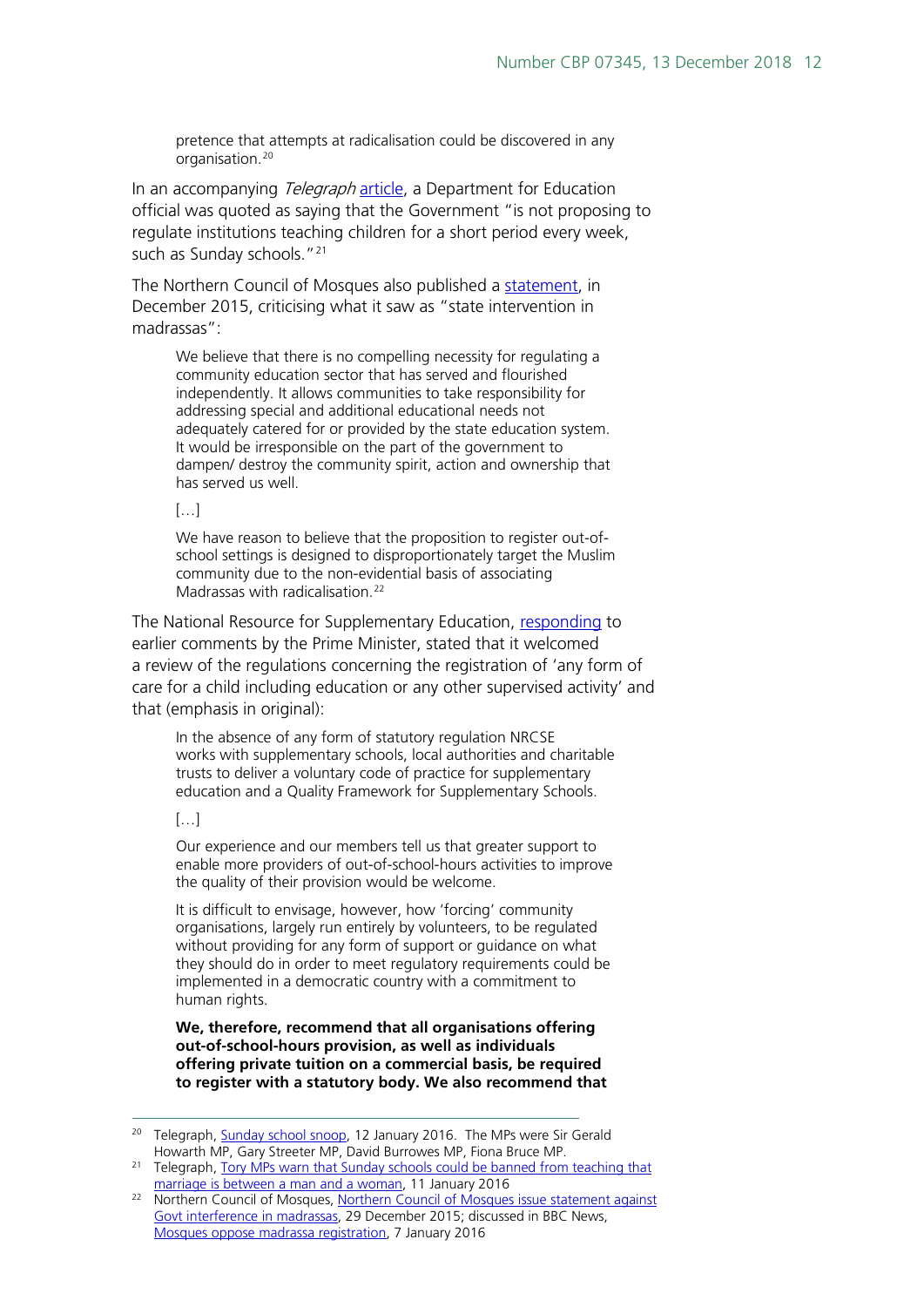#### **local authorities be mandated to provide access to advice and support on the management of safe learning environments.**[23](#page-12-0)

In an interview on LBC Radio on 14 January 2016, HM Chief Inspector of schools, Sir Michael Wilshaw, was [interviewed](http://www.lbc.co.uk/ofsted-chief-michael-wilshaw-on-lbc-watch-from-9am-123126) about the consultation. He stated:

…we've been in to some institutions in Birmingham where there were 30/40 youngsters being educated, living in the most appalling conditions, in a filthy environment where there was homophobic literature, misogynistic literature, anti-Semitic literature. Where the staff had not been vetted. So children are at risk, and at risk of abuse and at risk of radicalisation. Now, the Government is seriously concerned about that and wants Sunday schools and wants Madrassas and after school clubs to be registered. That won't take a lot of time and we will not be inspecting every one of them but we will know that they exist. And if there are concerns, if whistle-blowers do tell us there's an issue then we will go in and inspect. Our inspections will be proportionate.<sup>[24](#page-12-1)</sup>

#### **Schools Minister clarification on Sunday schools and other settings**

The Schools Minister, Nick Gibb, [responded](http://www.parliament.uk/written-questions-answers-statements/written-question/commons/2016-01-11/21882) to a Parliamentary Question on 14 January 2016, clarifying the intentions behind the Government's proposals and providing information on the type of setting that would be covered by the proposals, which he said would not include Sunday schools:

**Nick Gibb:** […] The proposals are about making sure that where there are concerns raised by parents and others about issues of extremism, child cruelty or inappropriate teaching in unregulated settings, the Government can take action to protect children and empower parents.

The call for evidence defined intensive education as anything which entails an individual child attending a setting for more than between six to eight hours a week. Such settings would be required to register with their local authority and be eligible for inspection where concerns were reported.

Settings providing ad hoc classes or regular classes below a specified time threshold would not be captured by the proposal. One-week holiday clubs and Sunday schools would not, therefore, be covered. The proposal is intended to capture settings where children receive intensive education, regardless of faith or whether provided by a community group.<sup>[25](#page-12-2)</sup>

#### **Westminster Hall debate**

A Westminster Hall [debate,](http://www.publications.parliament.uk/pa/cm201516/cmhansrd/cm160120/halltext/160120h0001.htm#16012030000001) led by Sir Edward Leigh, discussed the proposals in the consultation on 20 January 2016. Sir Edward criticised the proposals as unworkable and as an unnecessary burden on voluntary groups. He further stated:

<span id="page-12-0"></span><sup>&</sup>lt;sup>23</sup> National Resource for Supplementary Education, *Inspection of supplementary* [schools?,](http://www.supplementaryeducation.org.uk/inspection-of-supplementary-schools/) 21 October 2015. The NRCSE subsequently [directed](http://www.supplementaryeducation.org.uk/62599-2/) readers of its website to this article as its view on the consultation launched in November.

<span id="page-12-1"></span><sup>&</sup>lt;sup>24</sup> LBC, [Ofsted Chief Michael Wilshaw On LBC,](http://www.lbc.co.uk/ofsted-chief-michael-wilshaw-on-lbc-watch-from-9am-123126) 14 January 2016

<span id="page-12-2"></span><sup>&</sup>lt;sup>25</sup> [PQ 21882 \[Extracurricular activities\],](http://www.parliament.uk/written-questions-answers-statements/written-question/commons/2016-01-11/21882) 14 January 2016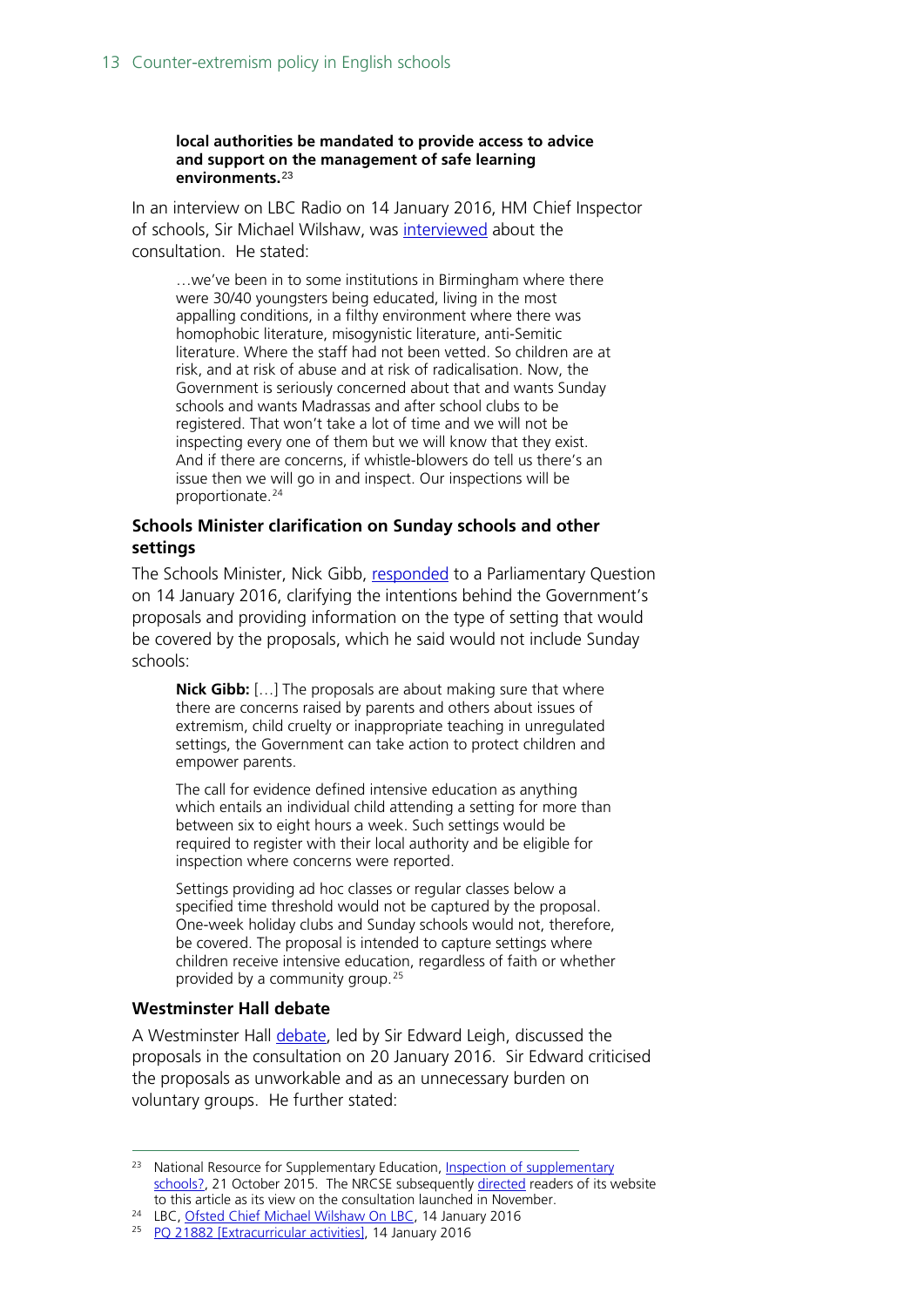This scheme is fundamentally illiberal. It is big government at its worst. It would do little or no discernible good, and an awful lot of harm, leading to false allegations. […] Finding extremists is already like finding a needle in a haystack. This system will just make the haystack much bigger.<sup>[26](#page-13-1)</sup>

A number of MPs raised similar concerns about the proposals. Speaking for Labour, Nic Dakin stated that he agreed:

…that action should take place immediately to investigate genuine concerns and evidence of out-of-school settings engaging in prohibited activities…but as many Members have pointed out, there are lots of ways in which it can be done already under current legislation. […]

I fear that this is all about activity, rather than action. As the hon. Member for Belfast East (Gavin Robinson) said, what is being proposed is wide and shallow, when what we need is something narrow and deep.<sup>[27](#page-13-2)</sup>

The Schools Minister, Nick Gibb, responded that:

A clear regulatory framework exists to protect children from those risks in childcare settings, and in state and independent schools. The call for evidence on out-of-school education, which closed last week, invited submissions on how to ensure that we are similarly able to safeguard —supplementary education —while avoiding disproportionate regulation. […]

We are therefore considering how best to address failures in the minority of settings that fail to meet their obligations while preserving everything that has made the vast majority of supplementary education so successful.<sup>[28](#page-13-3)</sup>

### <span id="page-13-0"></span>Queen's Speech 2016: Counter-Extremism and Safeguarding Bill

The Queen's Speech in May 2016 included the announcement of a Counter-Extremism and Safeguarding Bill which would include provision to intervene in out-of-school settings. The **briefing notes** stated:

Safeguarding children from extremist adults, by taking powers to intervene in intensive unregulated education settings which teach hate and drive communities apart and through stronger powers for the Disclosure and Barring Service.<sup>[29](#page-13-4)</sup>

The Bill did not appear before the 2017 General Election, and no equivalent bill was included in the Queen's Speech 2017. The 2017 speech, however, did announce the establishment of a new Commission for Countering Extremism, as well as a review of counterterrorism powers and a commitment to tackling online extremist content.

Information on related developments can be found in the Library briefing [Counter-extremism policy: an overview,](http://researchbriefings.parliament.uk/ResearchBriefing/Summary/CBP-7238) CBP 7238.

 <sup>26</sup> [HC Deb 20 Jan 2016 c573WH](http://www.publications.parliament.uk/pa/cm201516/cmhansrd/cm160120/halltext/160120h0001.htm#16012030000001)

<span id="page-13-2"></span><span id="page-13-1"></span><sup>&</sup>lt;sup>27</sup> HC Deb 20 Jan 2016 c586-588WH

<span id="page-13-3"></span><sup>28</sup> HC Deb 20 Jan 2016 c589-590WH

<span id="page-13-4"></span><sup>&</sup>lt;sup>29</sup> HM Government, [Queen's Speech 2016 briefing notes,](https://www.gov.uk/government/uploads/system/uploads/attachment_data/file/524040/Queen_s_Speech_2016_background_notes_.pdf) p49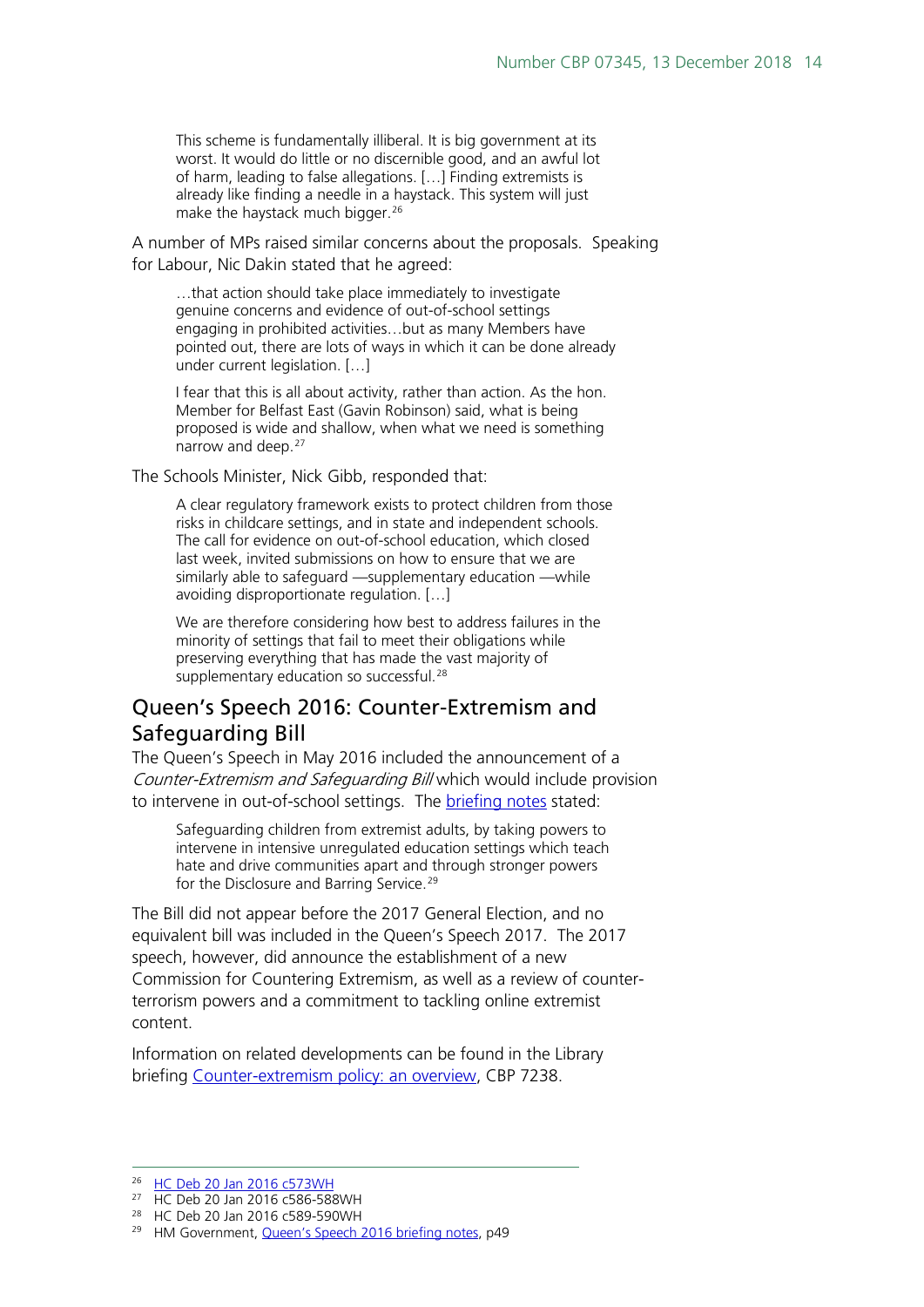## <span id="page-14-0"></span>Consultation outcome: proposals withdrawn; and next steps

The Government published a [report on the 2015 call for evidence](https://www.gov.uk/government/consultations/out-of-school-education-settings-registration-and-inspection) in April 2018.

The report announced that the Government did not intend to proceed with the proposals outlined in the original call for evidence, but instead intended to collect evidence with future legislation as a potential option.

The following next steps were identified:

- Sharing new best practice for intervening in cases of concern
- Developing the evidence base and identifying any gaps in existing powers
- Consulting on a voluntary code of practice for providers later in 2018
- Working with local authorities to provide more advice for parents about out-of-school settings<sup>[30](#page-14-3)</sup>

### <span id="page-14-1"></span>Voluntary Code of Practice consultation

A [consultation on a voluntary code of practice](https://www.gov.uk/government/consultations/out-of-school-settings-voluntary-safeguarding-code-of-practice) for out-of-school education settings was published on 2 December 2018 and will remain open until 24 February 2019. The code covers a wide range of areas that providers should consider, with safeguarding alongside other areas such as health and safety.

The draft Code states that providers should "be vigilant to ensure that no person in the setting is exposed to extremism or is at risk of radicalisation."[31](#page-14-4)

# <span id="page-14-2"></span>2.6 Ofsted

In July 2014, Ofsted published revised guidance for the inspection of maintained schools and academies, which came into effect in September that year. The Ofsted [announcement](http://www.ofsted.gov.uk/news/revised-guidance-for-inspections-of-maintained-schools-and-academies) which summarised the changes noted that schools must now:

pay even greater attention to a school's curriculum to ensure that it is appropriately broad and balanced to help prepare young people for life in modern Britain.<sup>[32](#page-14-5)</sup>

The latest edition of the [School Inspection Handbook,](https://www.gov.uk/government/publications/school-inspection-handbook-from-september-2015) effective from September 2018, sets out that as part of Ofsted's assessment of a school's safeguarding arrangements, Ofsted assesses:

the effectiveness of leaders' and governors' work to raise awareness and keep pupils safe from the dangers of abuse, sexual exploitation, radicalisation and extremism and what the staff do when they suspect that pupils are vulnerable to these issues.<sup>[33](#page-14-6)</sup>

<span id="page-14-3"></span><sup>&</sup>lt;sup>30</sup> Department for Education, Out-of-school education settings Report on the call for [evidence conducted November 2015 to January 2016,](https://assets.publishing.service.gov.uk/government/uploads/system/uploads/attachment_data/file/698250/Out-of-school_education_settings-Report_on_the_call_for-evidence.pdf) April 2018, p19

<span id="page-14-4"></span><sup>&</sup>lt;sup>31</sup> Department for Education, <u>Out-of-school settings: voluntary draft safeguarding code</u> [of practice,](https://consult.education.gov.uk/regulatory-framework-unit/out-of-school-settings-voluntary-safeguarding-code/supporting_documents/Voluntary%20safeguarding%20code%20of%20practiceDraft%20guidance.pdf) December 2018, p15

<span id="page-14-5"></span><sup>&</sup>lt;sup>32</sup> Ofsted, [Revised guidance for inspections of maintained schools and academies,](http://www.ofsted.gov.uk/news/revised-guidance-for-inspections-of-maintained-schools-and-academies) 31 July 2014

<span id="page-14-6"></span><sup>33</sup> Ofsted, [School inspection handbook,](https://www.gov.uk/government/publications/school-inspection-handbook-from-september-2015) September 2018, p43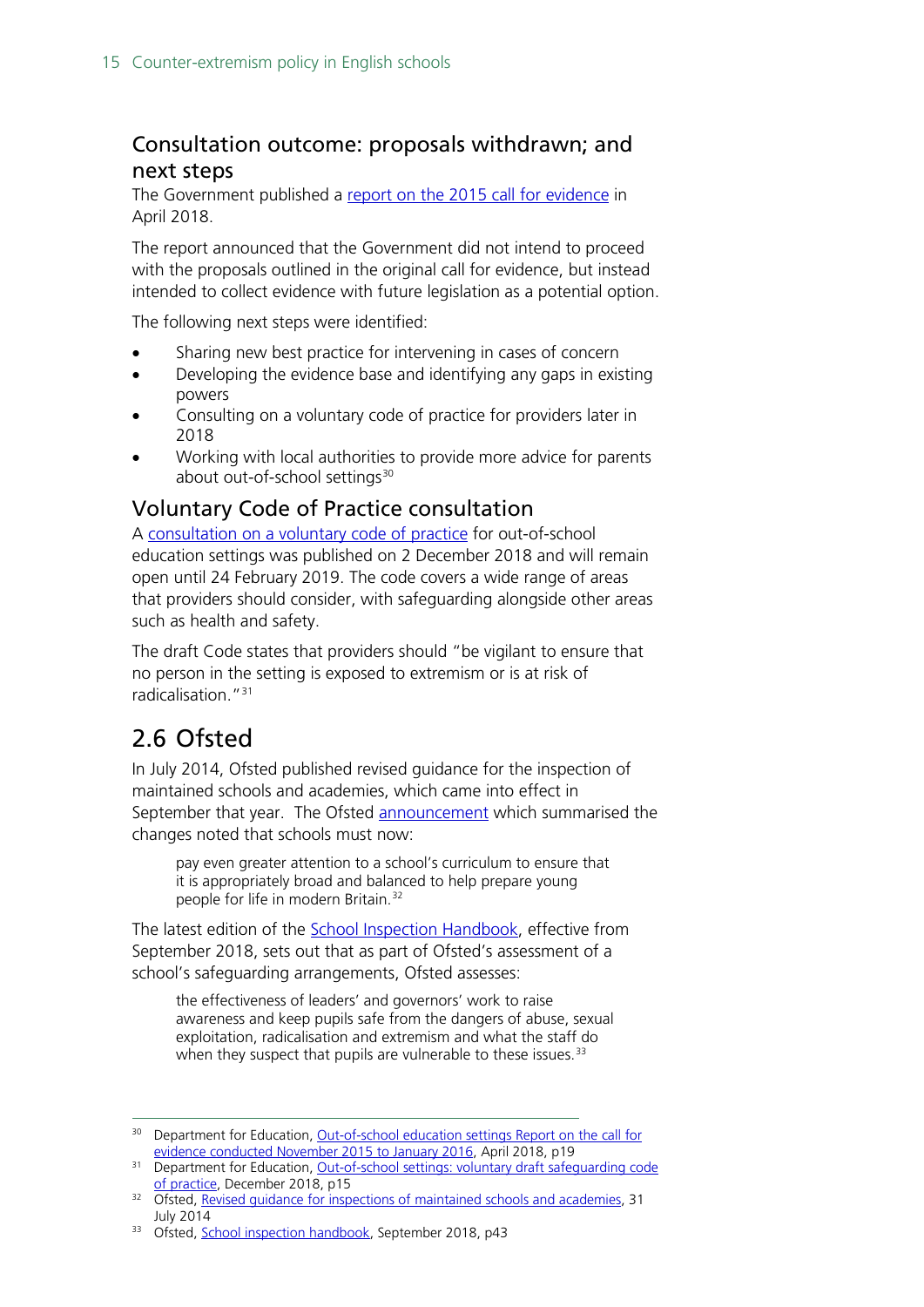Ofsted's [Common Inspection Framework,](https://www.gov.uk/government/publications/common-inspection-framework-education-skills-and-early-years-from-september-2015) designed to provide coherence across age ranges in the inspection of different education, skills and early years settings, and in effect from September 2015, sets out that Ofsted considers the active promotion of British values in making its judgments.<sup>34</sup> The Inspection Handbook sets out that schools are assessed according to pupils':

…acceptance and engagement with the fundamental British values of democracy, the rule of law, individual liberty and mutual respect and tolerance of those with different faiths and beliefs.<sup>[35](#page-15-3)</sup>

### <span id="page-15-0"></span>Absence of pupils from school rolls

In July 2015, the then HM Chief Inspector, Sir Michael Wilshaw, [wrote](https://www.gov.uk/government/uploads/system/uploads/attachment_data/file/444746/Advice_letter_from_HMCI_on_the_latest_position_with_schools_in_Birmingham_and_Tower_Hamlets.pdf) to the Secretary of State to provide an update on Ofsted's monitoring of progress made by schools in Birmingham and Tower Hamlets, which had been inspected because of concerns about extremism. Sir Michael stated that "a serious safeguarding issue that has come to light… potentially high numbers of pupils whose names are being deleted from school admissions registers without either the schools or the local authorities having an accurate understanding of where those pupils have gone."

The letter stated that Sir Michael had commissioned unannounced inspections of a number of state schools in both these areas and would meet with local authority officials.[36](#page-15-4)

Wider concerns about the removal of children from school rolls are discussed in the Library briefing on [Off-rolling in English schools,](https://researchbriefings.parliament.uk/ResearchBriefing/Summary/CBP-8444) CBP 8444.

### <span id="page-15-1"></span>HMCI letter on unregistered schools

In December 2015, HM Chief Inspector wrote to the Secretary of State with his most recent [letter](https://www.gov.uk/government/uploads/system/uploads/attachment_data/file/484458/151211_HMCI_to_Secretary_of_State_advice_note_on_3_unregistered.pdf) setting out his "continuing concern about the safety of children who are being educated in unregistered schools," following no-notice inspections of three locations in Birmingham, where inspectors had found:

- ─ clear evidence that all three settings were operating as unregistered schools
- a total of 94 children being educated in the three unregistered settings
- serious fire hazards, including a blocked fire escape and obstructed exits
- a narrow Islamic-focused curriculum
- inappropriate books and other texts including misogynistic, homophobic and anti-Semitic material

<span id="page-15-2"></span><sup>&</sup>lt;sup>34</sup> Ofsted, [The common inspection framework: education, skills and early years,](https://www.gov.uk/government/publications/common-inspection-framework-education-skills-and-early-years-from-september-2015) June 2015, p13

<span id="page-15-3"></span><sup>&</sup>lt;sup>35</sup> Ofsted, [School inspection handbook,](https://www.gov.uk/government/uploads/system/uploads/attachment_data/file/458866/School_inspection_handbook_section_5_from_September_2015.pdf) August 2015, p36

<span id="page-15-4"></span><sup>&</sup>lt;sup>36</sup> Ofsted, Advice letter from Sir Michael Wilshaw, Her Majesty's Chief Inspector, on [the latest position with schools in Birmingham and Tower Hamlets,](https://www.gov.uk/government/uploads/system/uploads/attachment_data/file/444746/Advice_letter_from_HMCI_on_the_latest_position_with_schools_in_Birmingham_and_Tower_Hamlets.pdf) 14 July 2015; reported in BBC News, [Ofsted Trojan Horse warning on pupils taken out of school,](http://www.bbc.co.uk/news/education-33520643) 14 July 2015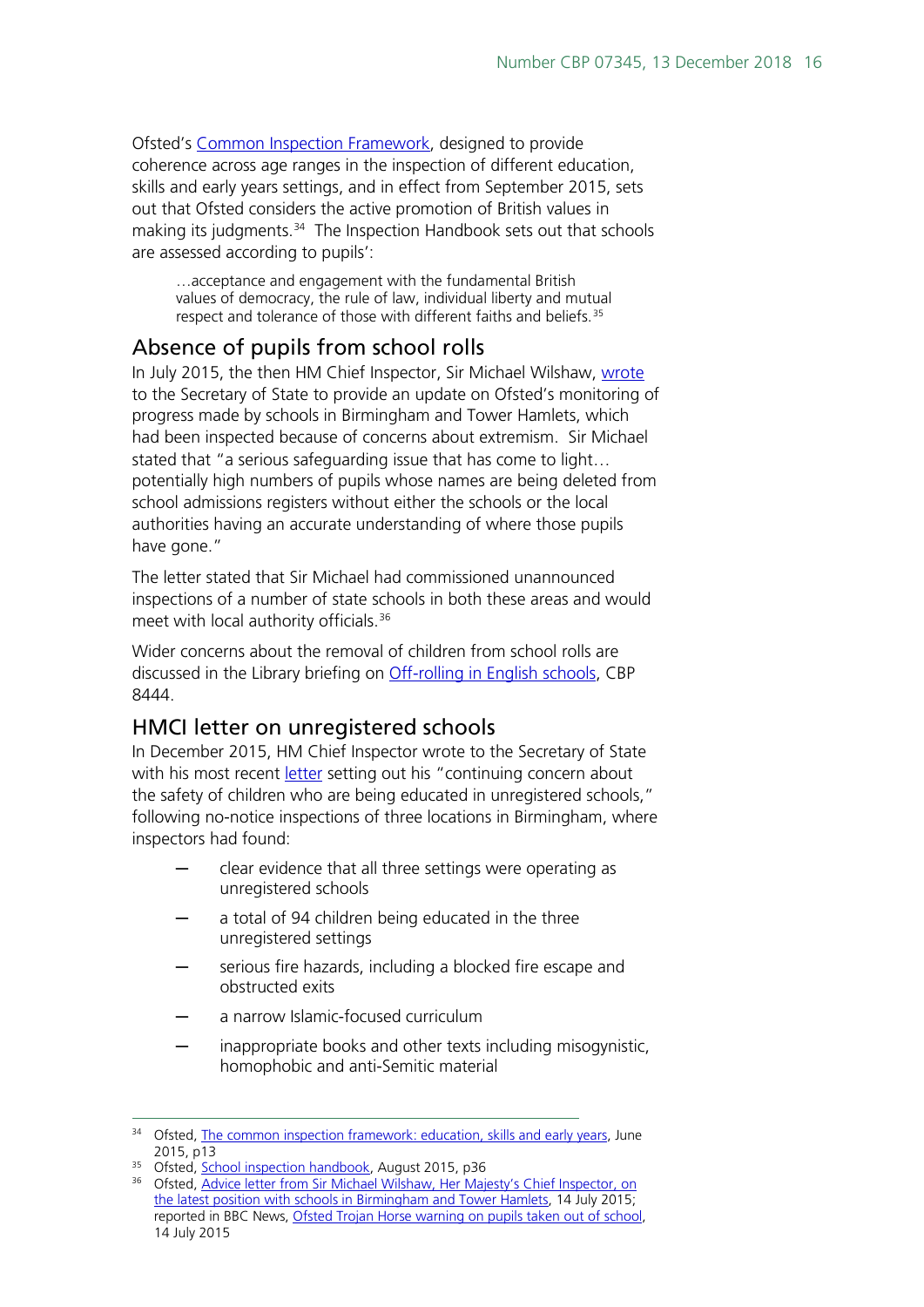- unhygienic and filthy conditions in one of the settings
- staff not suitably checked or cleared to work with children.[37](#page-16-3)

The schools were closed down, but Sir Michael stated that he remained concerned about unregistered provision across the country, and had commissioned a team of Ofsted inspectors to focus exclusively on identifying, investigating and supporting the prosecution of those found to be operating unregistered schools.<sup>[38](#page-16-4)</sup>

# <span id="page-16-0"></span>2.7 Joint Committee on Human Rights report

In July 2016, the Joint Committee on Human Rights published a [report](http://www.parliament.uk/business/committees/committees-a-z/joint-select/human-rights-committee/news-parliament-2015/counter-extremism-report-published-16-17/) on counter-extremism which included discussion both of the Prevent strategy in schools and the proposals for inspection of out-of-school settings. The report included a recommendation for an independent review of the Prevent strategy as part of the consultation on any proposed counter-extremism Bill.[39](#page-16-5)

### <span id="page-16-1"></span>Prevent strategy in schools

The Committee stated that it was not possible to deliver a definitive verdict on Prevent in schools at this stage, but noted concerns about the impact of the strategy, citing a story of a four-year-old nursery pupil "who was referred to Luton Council after he had drawn a picture of what was initially described by the nursery as a 'cooker bomb' but which turned out to be a cucumber," and also myths that could be produced about the strategy, such as those that had grown up around another incident where an eight-year-old boy wrote in his homework 'I live in a terrorist house' and the police subsequently visited his home – a visit that was in fact prompted by a section where the boy had written 'I don't like it when my uncle beats me'. The action was a child safeguarding investigation rather than part of counter-extremism measures. The Committee stated:

It is too early to reach any definitive conclusions on the success of the Prevent Duty in schools. Anecdotal evidence suggests that there may be some cause for concern about the impact of the Duty and the Government would be well-advised to ensure that referrals are made in a sensible and proportionate fashion. However, we also accept that it is very easy for dangerous myths to be spread about Prevent. The only way for these to be dispelled is for there to be rigorous and transparent reporting about the operation of the Prevent Duty.[40](#page-16-6)

## <span id="page-16-2"></span>Out-of-school settings

The Committee also expressed doubts about the benefits of the proposed new measures to regulate out-of-school educational settings, and highlighted the tension between increased safeguarding and religious freedom:

<span id="page-16-3"></span><sup>&</sup>lt;sup>37</sup> Ofsted, Advice letter from Sir Michael Wilshaw, Her Majesty's Chief Inspector, on [unregistered schools,](https://www.gov.uk/government/uploads/system/uploads/attachment_data/file/484458/151211_HMCI_to_Secretary_of_State_advice_note_on_3_unregistered.pdf) 11 December 2015

<span id="page-16-4"></span><sup>38</sup> Ibid.

<span id="page-16-5"></span><sup>&</sup>lt;sup>39</sup> Joint Committee on Human Rights, *[Counter-extremism](http://www.publications.parliament.uk/pa/jt201617/jtselect/jtrights/105/105.pdf)*, 22 July 2016, HC 105, HL 39, para 42

<span id="page-16-6"></span><sup>40</sup> Ibid., para 49-50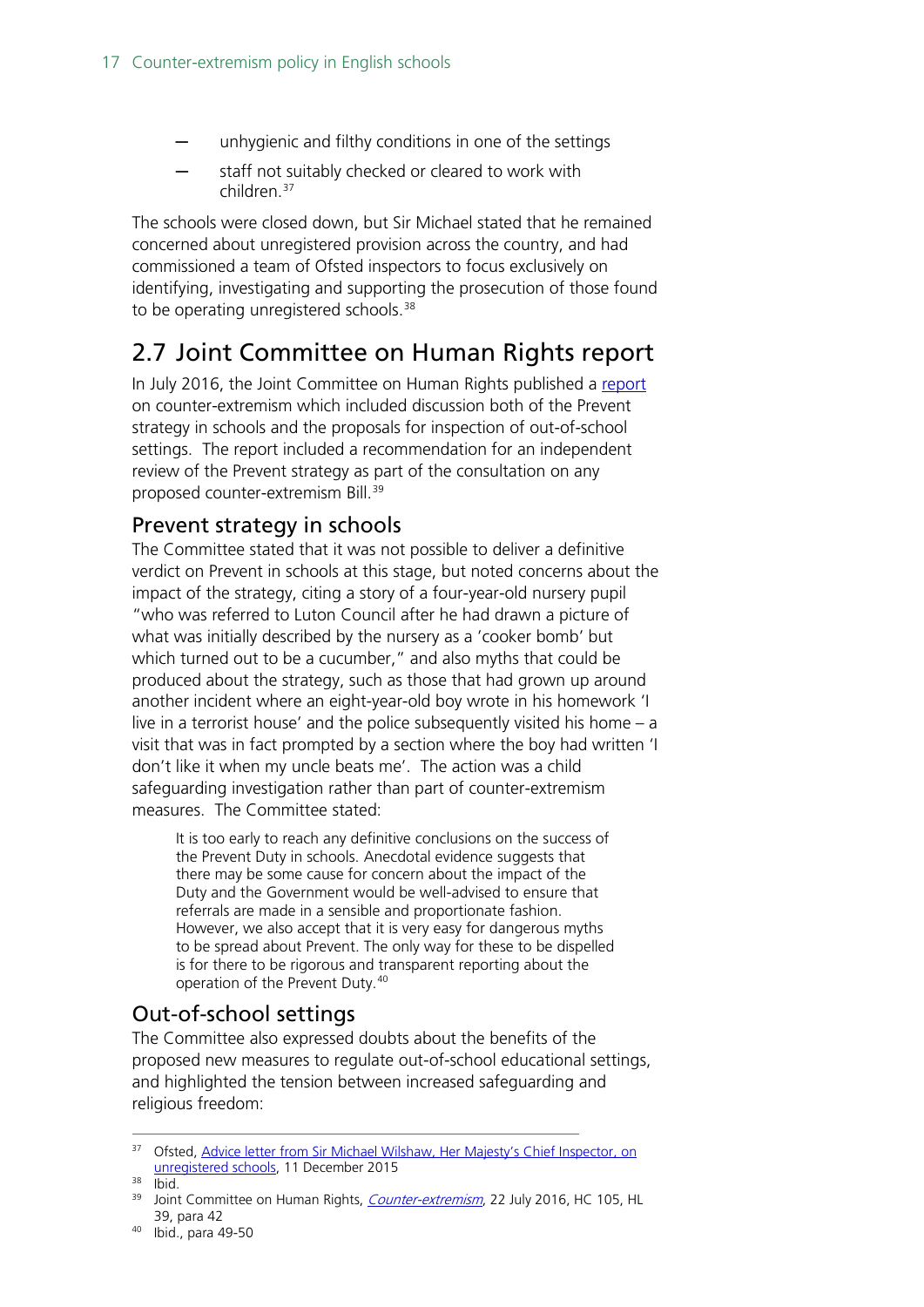The need to safeguard children from neglect, physical harm and sexual abuse is well understood. But it is rather less clear how one can draw a line between religious freedom and requirements for safeguarding that genuinely protect children. While there may be some argument for safeguarding measures to be introduced in out-of-school settings, these should not be specifically aimed at religious activities, nor are we convinced that existing safeguarding measures are inadequate in this regard. Any new measures should be proportionate, focused, and should only apply where identifiable concerns about the safety or wellbeing of children and young persons have been raised within a particular institution. We do not support a regime of routine inspections of out-of-school settings. We are aware of the very grave concerns around Government proposals for a regime of compulsory registration. We reserve the right to return to this issue if and when we see detailed proposals from the Government.<sup>[41](#page-17-2)</sup>

### <span id="page-17-0"></span>Government response

The [Government response,](http://www.publications.parliament.uk/pa/jt201617/jtselect/jtrights/756/756b.pdf) published in October 2016, defended the current position of Prevent in schools:

Protecting pupils from the risk of radicalisation should be seen as part of schools' wider safeguarding duties. It is important to understand the risk of radicalisation as a safeguarding risk that is similar in nature to protecting children from other harms. We agree with the Committee that it is important that referrals are made in a sensible and proportionate fashion. That is why the Department's advice and guidance on the Prevent Duty make clear that if teachers have concerns about any pupils they should follow normal safeguarding procedures and act proportionately. There are no mandatory reporting requirements under the Duty.

We recognise the importance of dispelling myths and improving understanding of Prevent, and are working proactively to communicate its positive impact and encourage balanced reporting by the press. We are also working closely with schools and local communities to improve understanding of the duty and make clear that it is about safeguarding young people from the dangers of being drawn into terrorism.

The Department for Education's recent teachers' omnibus survey shows that 83 per cent of school leaders are confident in how they should implement the Prevent duty.<sup>[42](#page-17-3)</sup>

The response also stated that the Government was considering views expressed in the call for evidence on out-of-school settings and would announce further steps, which it stated would be "targeted, proportionate and focuse[d] firmly on those settings which are failing to safeguard and promote children's wellbeing."<sup>43</sup>

# <span id="page-17-1"></span>2.8 Home-schooled children

Parents have the right to decide to teach their children at home at any stage up to the end of compulsory school age. Parents who choose to home-educate their children are responsible for ensuring that the education provided is efficient, full-time and suitable to the child's age,

 <sup>41</sup> Ibid., para 74

<span id="page-17-3"></span><span id="page-17-2"></span><sup>42</sup> Joint Committee on Human Rights, Government Response to the Committee's [Second Report of Session 2016-17: Counter-extremism,](http://www.publications.parliament.uk/pa/jt201617/jtselect/jtrights/756/756b.pdf) HC 756, pg4-5<br><sup>43</sup> Ibid., pg 7

<span id="page-17-4"></span>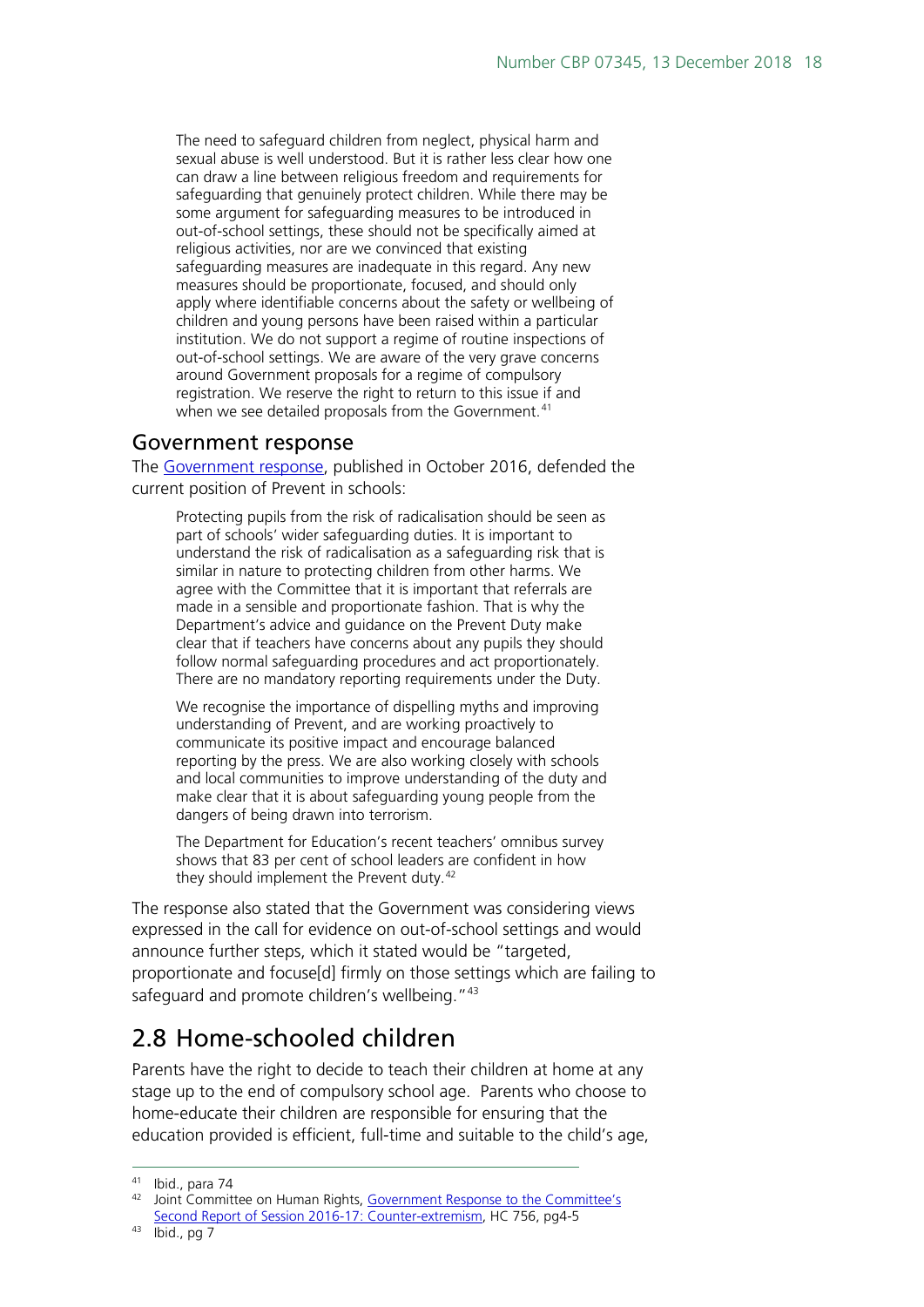ability and aptitude. They do not, however, have to follow the national curriculum.

In December 2015 it was [reported](http://www.independent.co.uk/news/education/education-news/nicky-morgan-orders-review-on-home-schooling-amid-fears-children-having-minds-poisoned-by-a6779886.html) in the *Independent on Sunday* that the then Education Secretary, Nicky Morgan, had asked officials to review home schooling, in light of concerns that children might be radicalised by home-schooling parents.<sup>44</sup>

In April 2018, the Department for Education published a call for [evidence on home education,](https://consult.education.gov.uk/school-frameworks/home-education-call-for-evidence-and-revised-dfe-a/) including on how home education is monitored. Concerns about the potential for radicalisation were raised in the consultation document, although it was noted that "although there is no evidence that home education in itself increases the risk of radicalisation, there is a need for further information on this subject."<sup>[45](#page-18-2)</sup> The consultation was open until 2 July 2018. No response has yet been published by the Government.

The Library briefing paper on [Home Education in England,](http://researchbriefings.parliament.uk/ResearchBriefing/Summary/SN05108) SN 5108, provides general information on home schooling.

# <span id="page-18-0"></span>2.9 Educate Against Hate website

In January 2015, the then Education Secretary Nicky Morgan made a [speech](https://www.gov.uk/government/speeches/nicky-morgan-speaks-about-tackling-extremism) at Bethnal Green Academy on measures to protect children from extremism. This included the launch of the website [Educate Against](http://www.educateagainsthate.com/)  [Hate,](http://www.educateagainsthate.com/) which aimed to bring together "the best advice, support and resources available for parents, teachers and school leaders who want to learn how to protect young people from extremism and radicalisation."[46](#page-18-3)

<span id="page-18-1"></span><sup>44</sup> Independent on Sunday, Nicky Morgan orders review on home schooling amid fears [children having minds 'poisoned' by radicalised parents,](http://www.independent.co.uk/news/education/education-news/nicky-morgan-orders-review-on-home-schooling-amid-fears-children-having-minds-poisoned-by-a6779886.html) 19 December 2015

<span id="page-18-2"></span><sup>45</sup> Department for Education, Elective home education: call for evidence Government [consultation,](https://consult.education.gov.uk/school-frameworks/home-education-call-for-evidence-and-revised-dfe-a/supporting_documents/Elective%20home%20educationcall%20for%20evidence%20%20consultation.pdf) April 2018, p9

<span id="page-18-3"></span><sup>46</sup> Department for Education, [Nicky Morgan speaks about tackling extremism,](https://www.gov.uk/government/speeches/nicky-morgan-speaks-about-tackling-extremism) 19 January 2016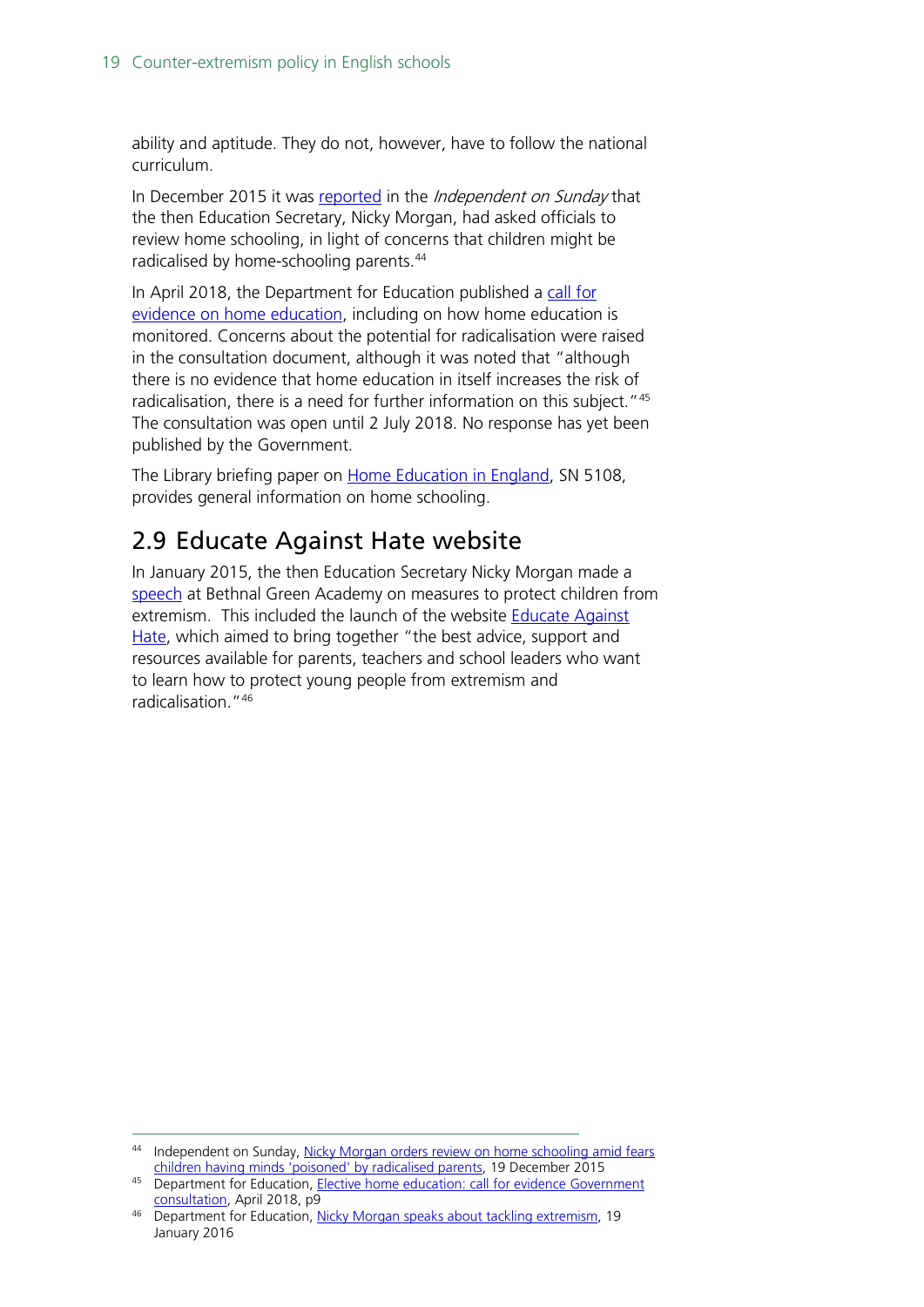# <span id="page-19-0"></span>3. Teaching British values in schools

Changes were made to the Ofsted inspection framework, and to school regulations and advice, following the **Trojan Horse'** allegations in Birmingham schools. The changes required schools to promote British values.<sup>[47](#page-19-2)</sup> They have been followed by concerns from some faith schools that these changes have led to them being unfairly 'marked down' by Ofsted.

# <span id="page-19-1"></span>3.1 Departmental guidance

On 23 June 2014, in the wake of the 'Trojan Horse' allegations, the Government launched [a consultation on proposed changes to the](https://www.gov.uk/government/consultations/proposed-new-independent-school-standards)  [independent school standards regulations,](https://www.gov.uk/government/consultations/proposed-new-independent-school-standards) which would require independent schools (including free schools and academies) to actively promote British values.

In response to a Parliamentary Question on 14 June 2014, Lord Nash explained how the proposed new regulations differed from those that existed previously:

**The Parliamentary Under-Secretary of State for Schools (Lord Nash) (Con):** My Lords, independent schools, academies and free schools are required to encourage pupils to respect fundamental British values of democracy, the rule of law, individual liberty and mutual respect and tolerance of those with different faiths and beliefs. That provision was brought in by this Government. We plan to strengthen this requirement so that those schools will have to promote British values. Ofsted will also be asked to change the inspection framework to reflect that expectation so that maintained schools are also held to account on the same basis.[48](#page-19-3)

The consultation closed on 18 August 2014 and the subsequent [Education \(Independent School Standards\) \(England\) \(Amendment\)](http://www.legislation.gov.uk/uksi/2014/2374/pdfs/uksi_20142374_en.pdf)  [Regulations 2014](http://www.legislation.gov.uk/uksi/2014/2374/pdfs/uksi_20142374_en.pdf) came into force on 29 September 2014. This amended the independent schools standards regulations so that independent schools, including academies and free schools, are required to actively promote "the fundamental British values of democracy, the rule of law, individual liberty, and mutual respect and tolerance of those with different faiths and beliefs."<sup>49</sup>

Maintained schools have obligations under s78 of the *Education Act* 2002, which requires schools, as part of a broad and balanced curriculum, to promote "the spiritual, moral, cultural, mental and physical development of pupils at the school and of society." Government advice states the requirements to actively promote

<span id="page-19-2"></span><sup>&</sup>lt;sup>47</sup> 'Trojan Horse' discussed in Education Committee, Common sense needed in tackling ['extremism'](http://www.parliament.uk/business/committees/committees-a-z/commons-select/education-committee/news/extremism-in-schools-report/) in schools, 17 March 2015. The Committee's website provides the [full](http://www.publications.parliament.uk/pa/cm201415/cmselect/cmeduc/473/473.pdf)  [report](http://www.publications.parliament.uk/pa/cm201415/cmselect/cmeduc/473/473.pdf) and subsequent [Government response.](https://www.gov.uk/government/publications/extremism-in-schools-response-to-education-select-committee)

<sup>48</sup> [HL Deb 14 Jun 2014 c504-506](http://www.publications.parliament.uk/pa/ld201415/ldhansrd/text/140612-0001.htm#14061243000012)

<span id="page-19-4"></span><span id="page-19-3"></span><sup>49</sup> [Education \(Independent School Standards\) \(England\) \(Amendment\) Regulations](http://www.legislation.gov.uk/uksi/2014/2374/pdfs/uksi_20142374_en.pdf)  [2014 SI2014/2374](http://www.legislation.gov.uk/uksi/2014/2374/pdfs/uksi_20142374_en.pdf)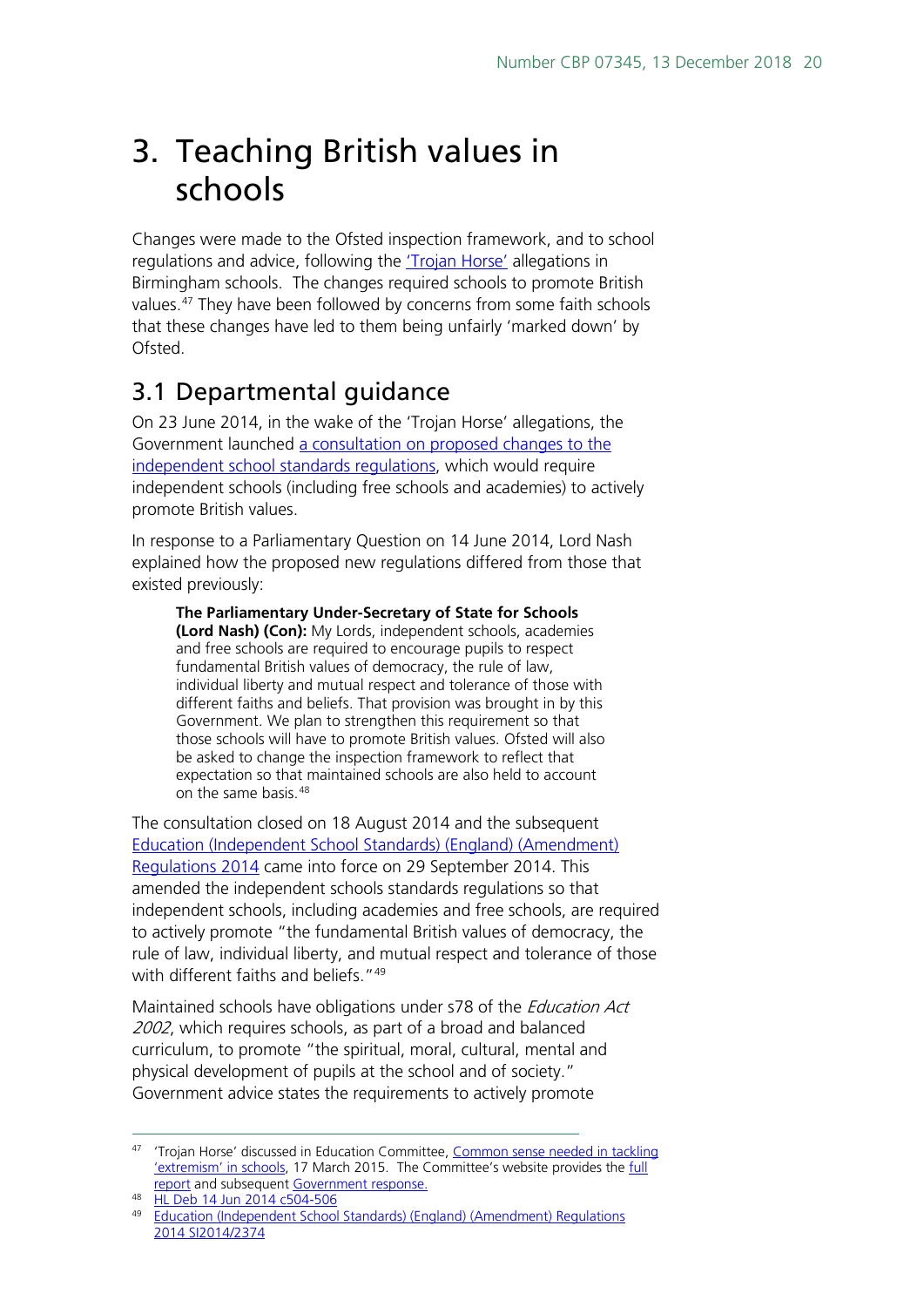fundamental British values in schools can be met through the general requirement in the 2002 Act.<sup>[50](#page-20-1)</sup>

On 27 November 2014 the then Government [published guidance](https://www.gov.uk/government/news/guidance-on-promoting-british-values-in-schools-published) for local authority maintained schools and independent schools (including academies and free schools) on promoting British values. The Department for Education press release announcing publication of the guidance stated that:

The guidance aims to help both independent and statemaintained schools understand their responsibilities in this area. All have a duty to 'actively promote' the fundamental British values of democracy, the rule of law, individual liberty, and mutual respect and tolerance of those with different faiths and beliefs. These values were first set out by the government in the 'Prevent' strategy in 2011.

Until now schools have been required to 'respect' these values, but as a result of changes brought in earlier in the year all schools must now have a clear strategy for embedding these values and show how their work with pupils has been effective in doing so.

# <span id="page-20-0"></span>3.2 Ofsted: no-notice inspections

In September 2014, Ofsted [announced](http://www.ofsted.gov.uk/news/ofsted-begins-series-of-no-notice-school-inspections-0) a series of no notice school inspections, following the 'Trojan Horse' allegations investigated earlier in the year:

HM Inspectors are mounting a wave of no notice inspections of schools across every region in England, Ofsted announced today.

Around 40 schools up and down the country have been selected for the two-day unannounced inspections during a two-week window in September, under powers already available to the inspectorate.

Following recent events in some Birmingham schools, Chief Inspector Sir Michael Wilshaw agreed to examine the feasibility of moving to a system of inspecting all schools without notice, rather than the half-day notice that the majority of schools currently receive.

In the meantime, he has instructed Ofsted's Regional Directors to make wider use of existing powers to conduct no notice inspections of schools where there are concerns about:

- rapidly declining standards
- safeguarding, including a decline in the standards of pupils' behaviour and the ability of staff to maintain discipline
- standards of leadership or governance, or
- the breadth and balance of the curriculum (including where the statutory requirement to publish information to parents is not met)

Many of the schools selected for these inspections over the coming days were already scheduled to undergo 'section 5' inspections this term. However, others will be schools that weren't

<span id="page-20-1"></span>Department for Education, Promoting fundamental British values as part of SMSC in [schools: Departmental advice for maintained schools,](https://www.gov.uk/government/uploads/system/uploads/attachment_data/file/380595/SMSC_Guidance_Maintained_Schools.pdf) November 2014, p3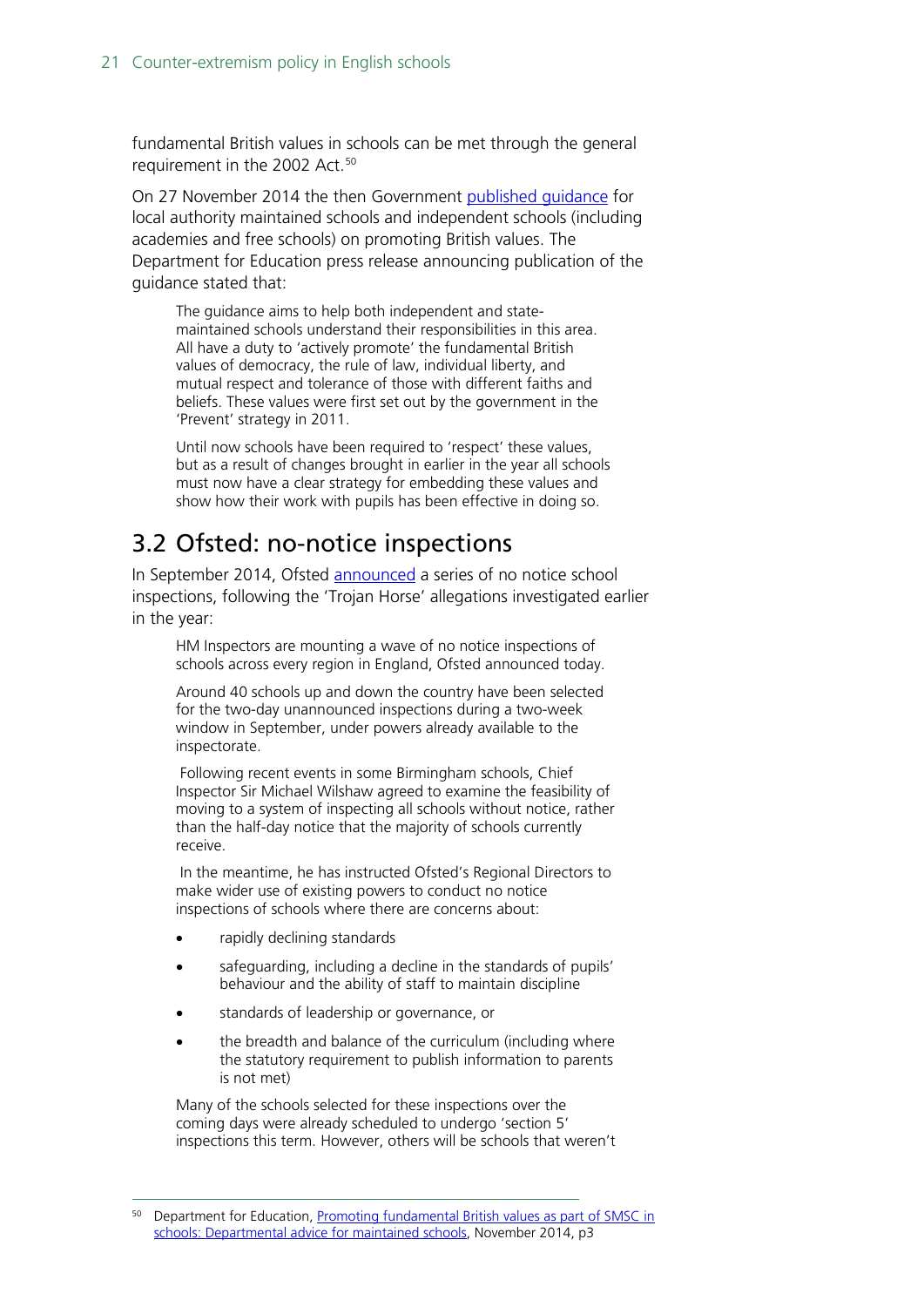due for inspection but where Ofsted has become aware of concerns.<sup>[51](#page-21-2)</sup>

The results of these inspections were published on 25 November 2014. A [letter](https://www.gov.uk/government/uploads/system/uploads/attachment_data/file/386584/No-notice_20inspections_20advice_20note.pdf) from the Chief Inspector to the Secretary of State noted that:

Of the total 35 schools inspected, inspectors found concerns about the curriculum in 17 schools. Eleven of these schools were not preparing pupils for life in Britain today. This group included:

- schools that were not teaching respect for and understanding of the various faiths found in Britain today

- schools that were not developing pupils' awareness and tolerance of communities different to their own.<sup>[52](#page-21-3)</sup>

The [letter](https://www.gov.uk/government/uploads/system/uploads/attachment_data/file/386584/No-notice_20inspections_20advice_20note.pdf) includes, as an annexe, a list of the schools involved and the relevant changes in grading.

A TES article, [Faith schools not targeted with snap inspections, Ofsted](https://news.tes.co.uk/b/ofsted-watch/2014/11/25/faith-schools-not-being-penalised-ofsted-insists.aspx)  [insists,](https://news.tes.co.uk/b/ofsted-watch/2014/11/25/faith-schools-not-being-penalised-ofsted-insists.aspx) from 25 November 2014, discussed these inspections.

In a [speech](https://www.gov.uk/government/speeches/speech-to-association-of-school-and-college-leaders-conference-2015) at the Association of School and College Leaders' annual conference on 20 March 2015, Ofsted's National Director for Schools, Sean Harford, said that inspecting British values had "made life difficult" for the inspectorate, but that it was "one of the most important things [Ofsted] are doing."<sup>[53](#page-21-4)</sup>

# <span id="page-21-0"></span>3.3 Concerns raised

### <span id="page-21-1"></span>Ofsted inspections

Concerns were raised about these inspections with the then Education Secretary at Education Questions in October 2014:

**Mr David Burrowes (Enfield, Southgate) (Con):** There are reports that Ofsted is demanding that a Christian school invites an imam to take collective worship and that Jewish schoolchildren have been asked intrusive questions about their views on sexuality. Does that really promote British values?

**Nicky Morgan:** I thank my hon. Friend. That is clearly a matter for Ofsted and it is investigating exactly what was said to the school. I think we would all agree that the fundamental British values of respect, democracy and tolerance are shared by all schools and all people of all faiths.<sup>[54](#page-21-5)</sup>

Concerns were also raised in a Parliamentary Question in relation to Christian schools in February 2015:

**Sir Gerald Howarth:** To ask the Secretary of State for Education, if she will investigate reports by parents of pupils at Grindon Hall Christian School and Durham Free School that complaints to Ofsted about age-inappropriate and religiously hostile questioning of their children by inspectors were not investigated.

**Mr David Laws:** Any complaints about the conduct of Ofsted inspectors are a matter for Her Majesty's Chief Inspector. I

<span id="page-21-5"></span><sup>54</sup> [HC Deb 27 Oct 2014 c23](http://www.publications.parliament.uk/pa/cm201415/cmhansrd/cm141027/debtext/141027-0001.htm#14102711000196)

<sup>&</sup>lt;sup>51</sup> Ofsted, [Ofsted begins series of no notice school inspections,](https://www.gov.uk/government/news/ofsted-begins-series-of-no-notice-school-inspections) 15 September 2014

<span id="page-21-3"></span><span id="page-21-2"></span><sup>52</sup> Ofsted, [Advice note from Her Majesty's Chief Inspector, Sir Michael Wilshaw, to the](https://www.gov.uk/government/uploads/system/uploads/attachment_data/file/386584/No-notice_20inspections_20advice_20note.pdf)  Secretary of State for Education, Rt Hon. Nicky Morgan MP, on no-notice school [inspections,](https://www.gov.uk/government/uploads/system/uploads/attachment_data/file/386584/No-notice_20inspections_20advice_20note.pdf) 25 November 2014

<span id="page-21-4"></span><sup>53</sup> Ofsted/ Sean Harford, [speech to ASCL annual conference 2015,](https://www.gov.uk/government/speeches/speech-to-association-of-school-and-college-leaders-conference-2015) 20 March 2015.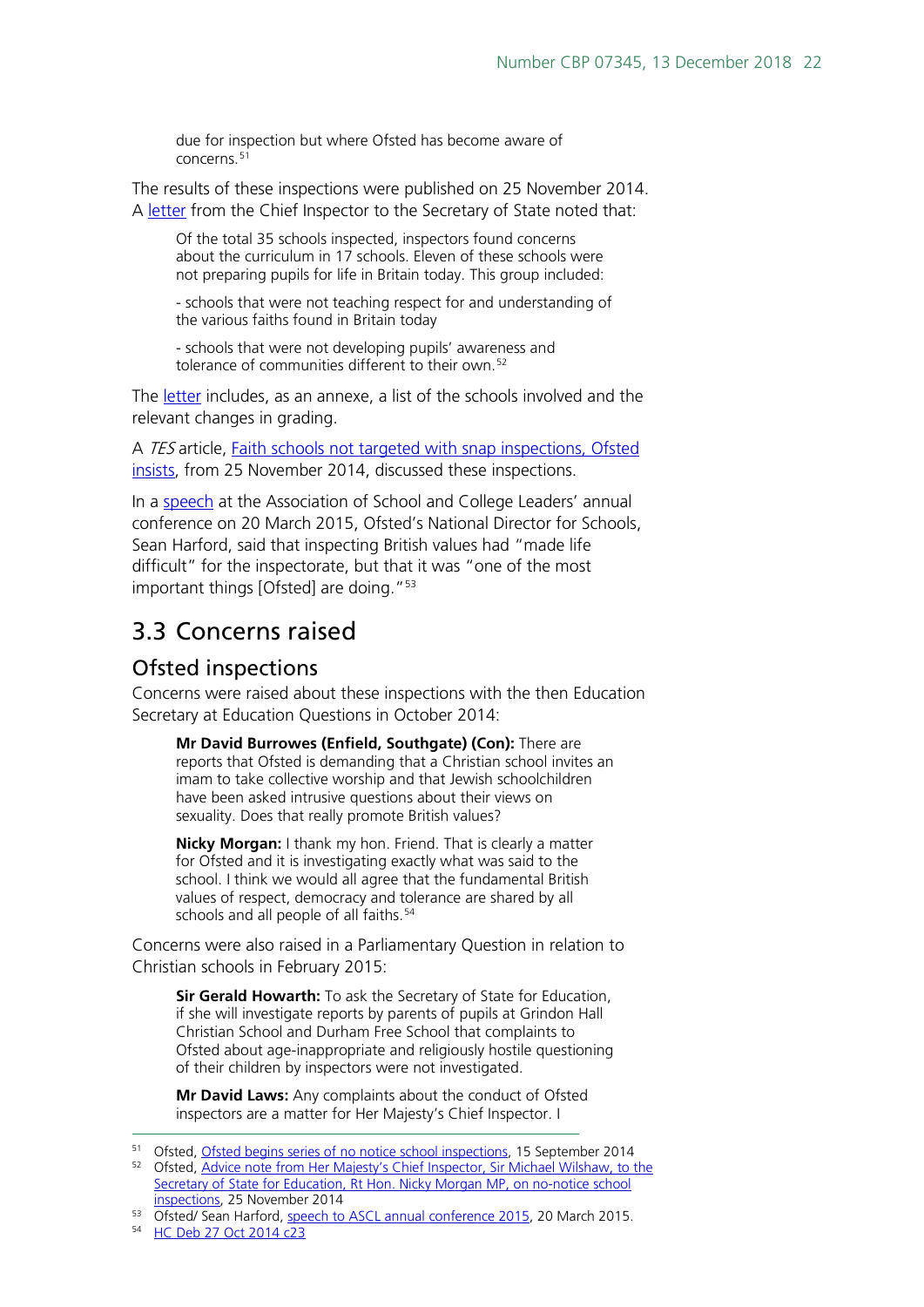understand that Ofsted is investigating matters raised by the schools and by some parents and will respond to these in due course.<sup>[55](#page-22-0)</sup>

In press reports on the issue, Ofsted officials were quoted as emphasising the revised Ofsted guidance relating to the promotion of British values in schools, and the importance of preparing children for life in modern Britain. See for instance:

- [Christian school 'downgraded for failing to invite an imam to lead](http://www.telegraph.co.uk/news/religion/11173102/Christian-school-downgraded-for-failing-to-invite-an-imam-to-lead-assembly.html)  [assembly',](http://www.telegraph.co.uk/news/religion/11173102/Christian-school-downgraded-for-failing-to-invite-an-imam-to-lead-assembly.html) Telegraph, 19 October 2014
- <span id="page-22-0"></span>British values rules 'to blame' as Christian school placed in special [measures by Ofsted,](http://www.telegraph.co.uk/news/religion/11358797/British-Values-rules-to-blame-as-Christian-school-placed-in-special-measures-by-Ofsted.html) Telegraph, 20 January 2015